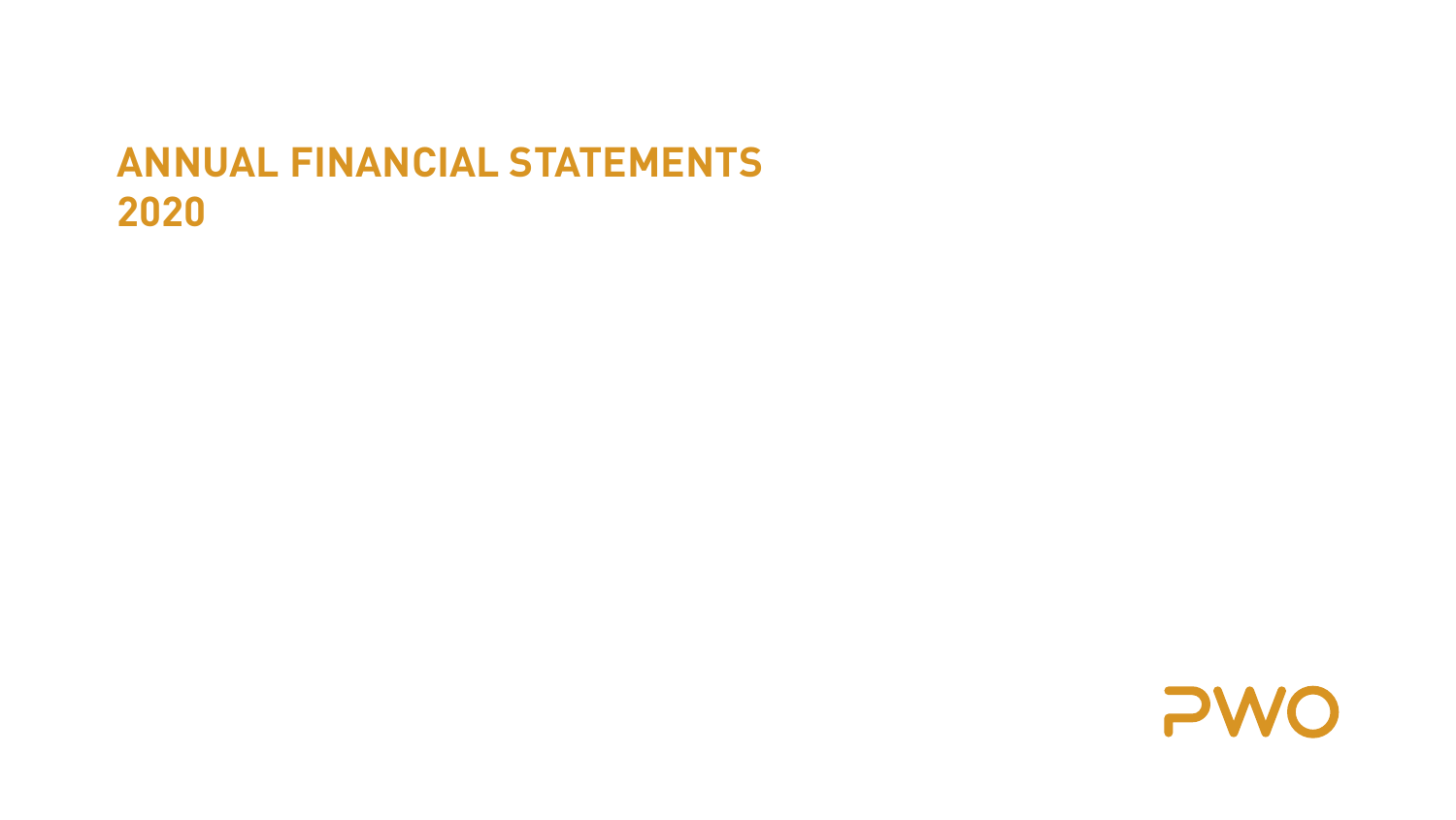### 2020 ANNUAL FINANCIAL STATEMENTS OF PROGRESS-WERK OBERKIRCH AG

The management report of PWO AG and the group management report for the 2020 fiscal year have been combined in accordance with section 315 (5) HGB in conjunction with section 298 (2) HGB and are published in the 2020 annual report.

For the 2020 fiscal year, the annual financial statements of PWO AG and the management report, which is combined with the group management report, will be submitted to the administrator of the Federal Gazette and announced in that publication.

The annual financial statements of PWO AG and the 2020 annual report are also available online at www.progress-werk. de/en/investors-press/news-publications/reports/ and as of the convening of the 2021 Annual General Meeting at www.progress-werk.de/en/investors-press/annual-general-meeting/.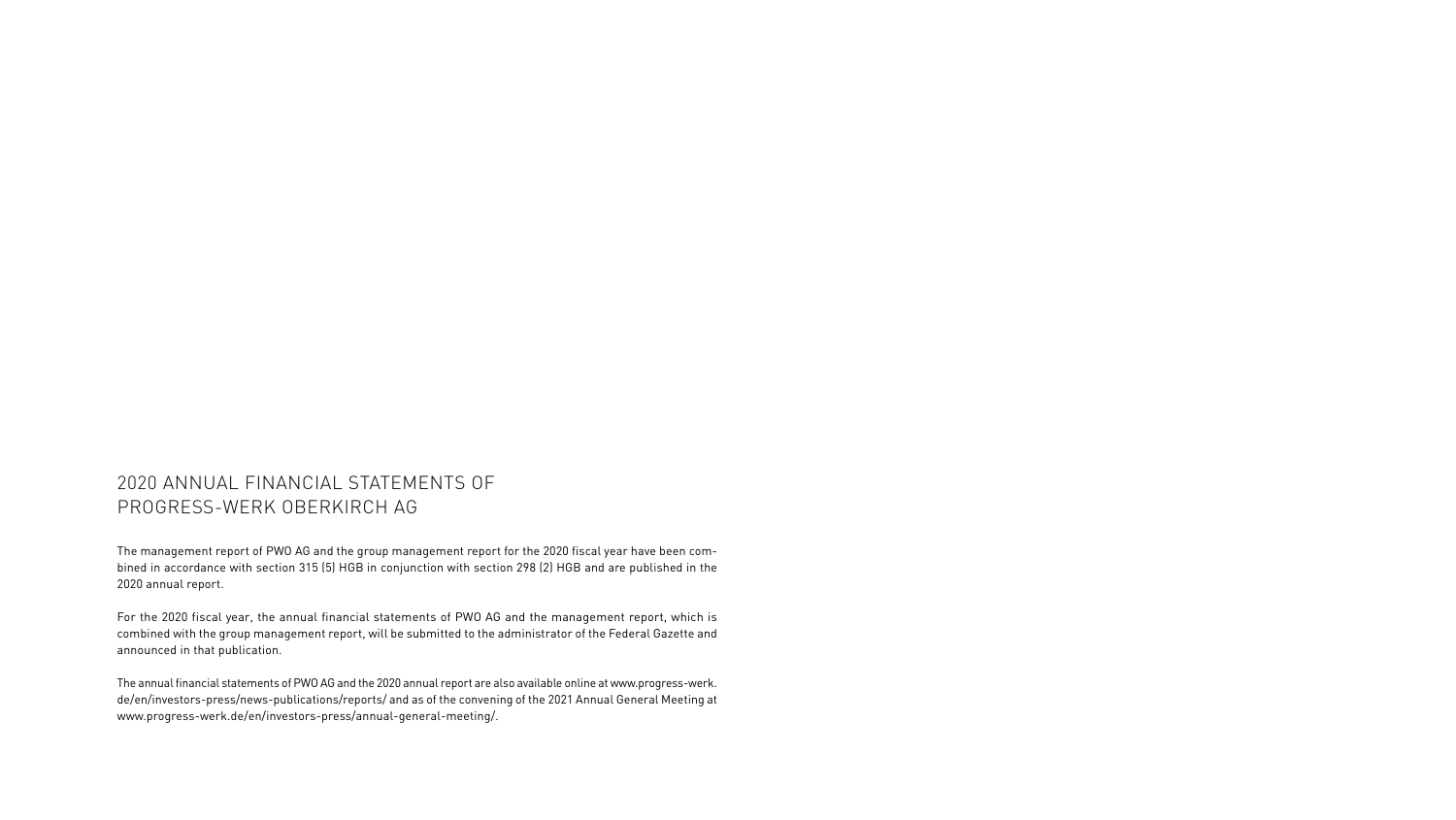## **CONTENTS**

- 4 BALANCE SHEET PROGRESS-WERK OBERKIRCH AG
- 5 INCOME STATEMENT PROGRESS-WERK OBERKIRCH AG
- 6 NOTES TO THE FINANCIAL STATEMENTS OF PROGRESS-WERK OBERKIRCH AG
- 23 INDEPENDENT AUDITOR'S REPORT
- 30 RESPONSIBILITY STATEMENT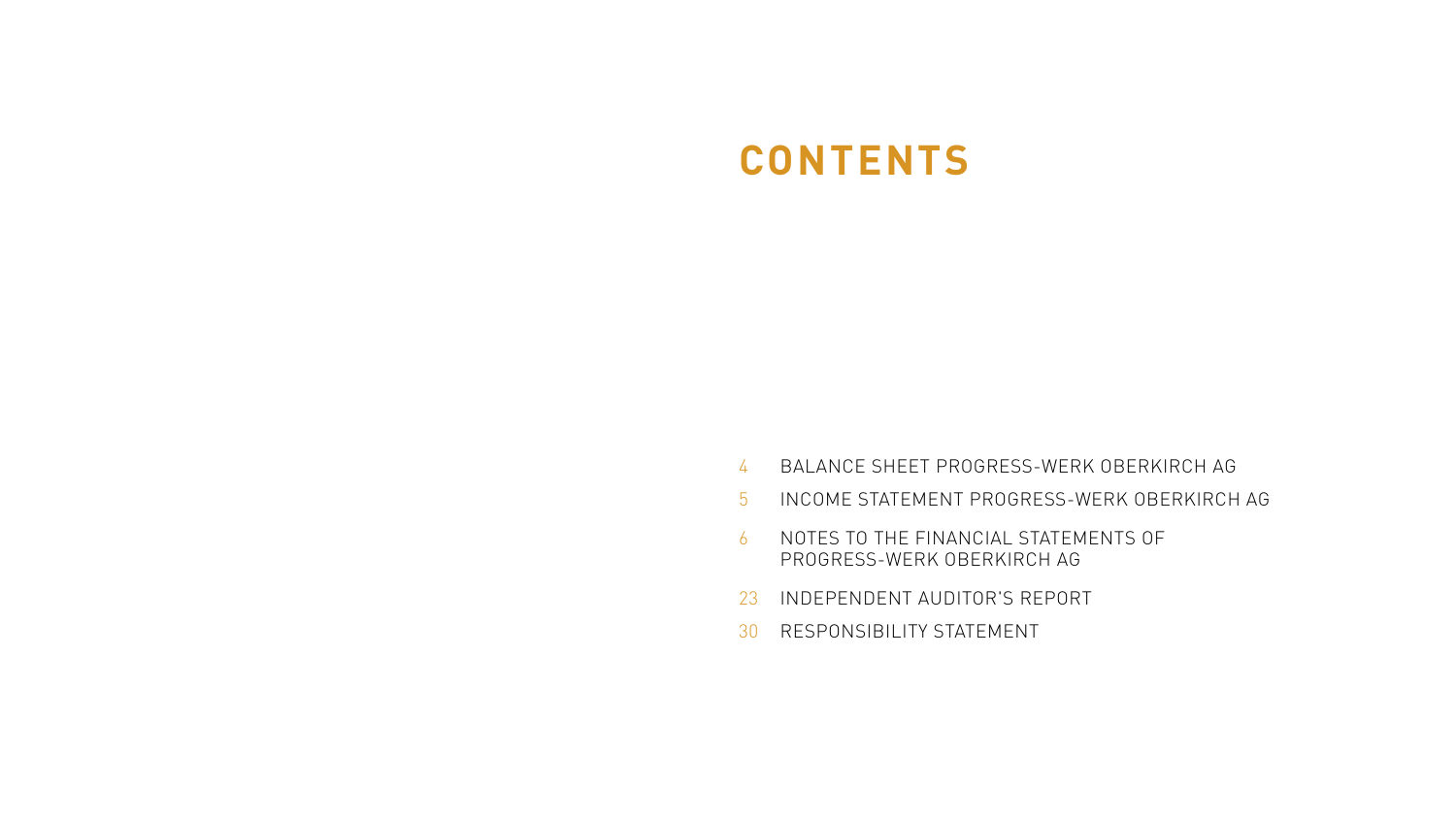## **BALANCE SHEET PROGRESS-WERK OBERKIRCH AG**

#### **ASSETS**

#### **EQUITY AND LIABILITIES**

| EURk     |                                                        |              |         | EURk     |                                                                      |           |         |
|----------|--------------------------------------------------------|--------------|---------|----------|----------------------------------------------------------------------|-----------|---------|
| Note no. |                                                        | 2020         | 2019    | Note no. |                                                                      | 2020      | 2019    |
|          | Contract and customer-related development services     | 3,792        | 3,624   |          | Subscribed capital                                                   | 9,375     | 9,375   |
|          | Acquired industrial property rights and similar rights | 1,990        | 1,951   |          | Capital reserves                                                     | 38,690    | 38,690  |
|          | Intangible assets                                      | 5,782        | 5,575   |          | Statutory reserves                                                   | 204       | 204     |
|          | Land and buildings                                     | 31,637       | 33,235  |          | Other retained earnings                                              | 67,300    | 67,300  |
|          | Technical equipment and machinery                      | 23,154       | 27,684  |          | <b>Retained earnings</b>                                             | 67,504    | 67,504  |
|          | Other equipment, operating and office equipment        | 3,375        | 4,158   |          | Unappropriated retained loss (p/y: unappropriated retained earnings) | $-15,469$ | 4,778   |
|          | Prepayments and assets under construction              | 364          | 1,046   | 7        | <b>EQUITY</b>                                                        | 100,100   | 120,347 |
|          | Property, plant and equipment                          | 58,530       | 66,123  |          | Provisions for pensions and other employee benefits                  | 52,579    | 47,793  |
|          | Investments in affiliated companies                    | 37,163       | 37,163  |          | Tax provisions                                                       | 903       | 640     |
|          | Loans to affiliated companies                          | 65,921       | 77,737  |          | Other provisions                                                     | 20,844    | 10,725  |
|          | <b>Financial assets</b>                                | 103.084      | 114,900 | 8        | <b>PROVISIONS</b>                                                    | 74,326    | 59,158  |
| 2        | <b>NON-CURRENT ASSETS</b>                              | 167,396      | 186,598 |          | Bank borrowings                                                      | 69,819    | 88,908  |
|          | Raw materials and supplies                             | 10,711       | 11,778  |          | Advance payments received on account of orders                       | 1,079     | 1,723   |
|          | Work-in-progress                                       | 10,982       | 14,464  |          | Trade payables                                                       | 11,633    | 11,954  |
|          | Finished goods and merchandise                         | 18,703       | 23,318  |          | Liabilities to affiliated companies                                  | 288       | 214     |
|          | Inventories                                            | 40,396       | 49,560  |          | Other liabilities                                                    | 22,929    | 22,435  |
|          | Trade receivables                                      | 10,695       | 13,080  |          | <b>LIABILITIES</b>                                                   | 105,748   | 125,234 |
|          | Receivables from affiliated companies                  | 39,447       | 45,129  |          |                                                                      |           |         |
|          | Other assets                                           | 9,374        | 5,218   |          |                                                                      |           |         |
|          | Receivables and other assets                           | 59,516       | 63,427  |          |                                                                      |           |         |
|          | Cash on hand, bank deposits                            | 2,607        | 156     |          |                                                                      |           |         |
|          | <b>CURRENT ASSETS</b>                                  | 102,519      | 113,143 |          |                                                                      |           |         |
|          | Prepayments and accrued income                         | $\mathbf{0}$ | 270     |          |                                                                      |           |         |
|          | <b>Deferred tax assets</b>                             | 10,259       | 4,728   |          |                                                                      |           |         |
|          | <b>TOTAL ASSETS</b>                                    | 280,174      | 304,739 |          | <b>TOTAL EQUITY AND LIABILITIES</b>                                  | 280,174   | 304,739 |

|                                                        |         |         | EURk     |                                                                      |         |         |
|--------------------------------------------------------|---------|---------|----------|----------------------------------------------------------------------|---------|---------|
|                                                        | 2020    | 2019    | Note no. |                                                                      | 2020    | 2019    |
| Contract and customer-related development services     | 3,792   | 3,624   |          | Subscribed capital                                                   | 9,375   | 9,375   |
| Acquired industrial property rights and similar rights | 1,990   | 1,951   |          | Capital reserves                                                     | 38,690  | 38,690  |
| Intangible assets                                      | 5,782   | 5,575   |          | Statutory reserves                                                   | 204     | 204     |
| Land and buildings                                     | 31,637  | 33,235  |          | Other retained earnings                                              | 67,300  | 67,300  |
| Technical equipment and machinery                      | 23,154  | 27,684  |          | <b>Retained earnings</b>                                             | 67,504  | 67,504  |
| Other equipment, operating and office equipment        | 3,375   | 4,158   |          | Unappropriated retained loss (p/y: unappropriated retained earnings) | -15,469 | 4,778   |
| Prepayments and assets under construction              | 364     | 1,046   |          | <b>EQUITY</b>                                                        | 100,100 | 120,347 |
| Property, plant and equipment                          | 58,530  | 66,123  |          | Provisions for pensions and other employee benefits                  | 52,579  | 47,793  |
| Investments in affiliated companies                    | 37,163  | 37,163  |          | Tax provisions                                                       | 903     | 640     |
| Loans to affiliated companies                          | 65,921  | 77,737  |          | Other provisions                                                     | 20,844  | 10,725  |
| Financial assets                                       | 103,084 | 114,900 |          | <b>PROVISIONS</b>                                                    | 74,326  | 59,158  |
| <b>NON-CURRENT ASSETS</b>                              | 167,396 | 186,598 |          | Bank borrowings                                                      | 69,819  | 88,908  |
| Raw materials and supplies                             | 10,711  | 11,778  |          | Advance payments received on account of orders                       | 1,079   | 1,723   |
| Work-in-progress                                       | 10,982  | 14,464  |          | Trade payables                                                       | 11,633  | 11,954  |
| Finished goods and merchandise                         | 18.703  | 23,318  |          | Liabilities to affiliated companies                                  | 288     | 214     |
| Inventories                                            | 40,396  | 49,560  |          | Other liabilities                                                    | 22,929  | 22,435  |
| Trade receivables                                      | 10,695  | 13,080  |          | <b>LIABILITIES</b>                                                   | 105,748 | 125,234 |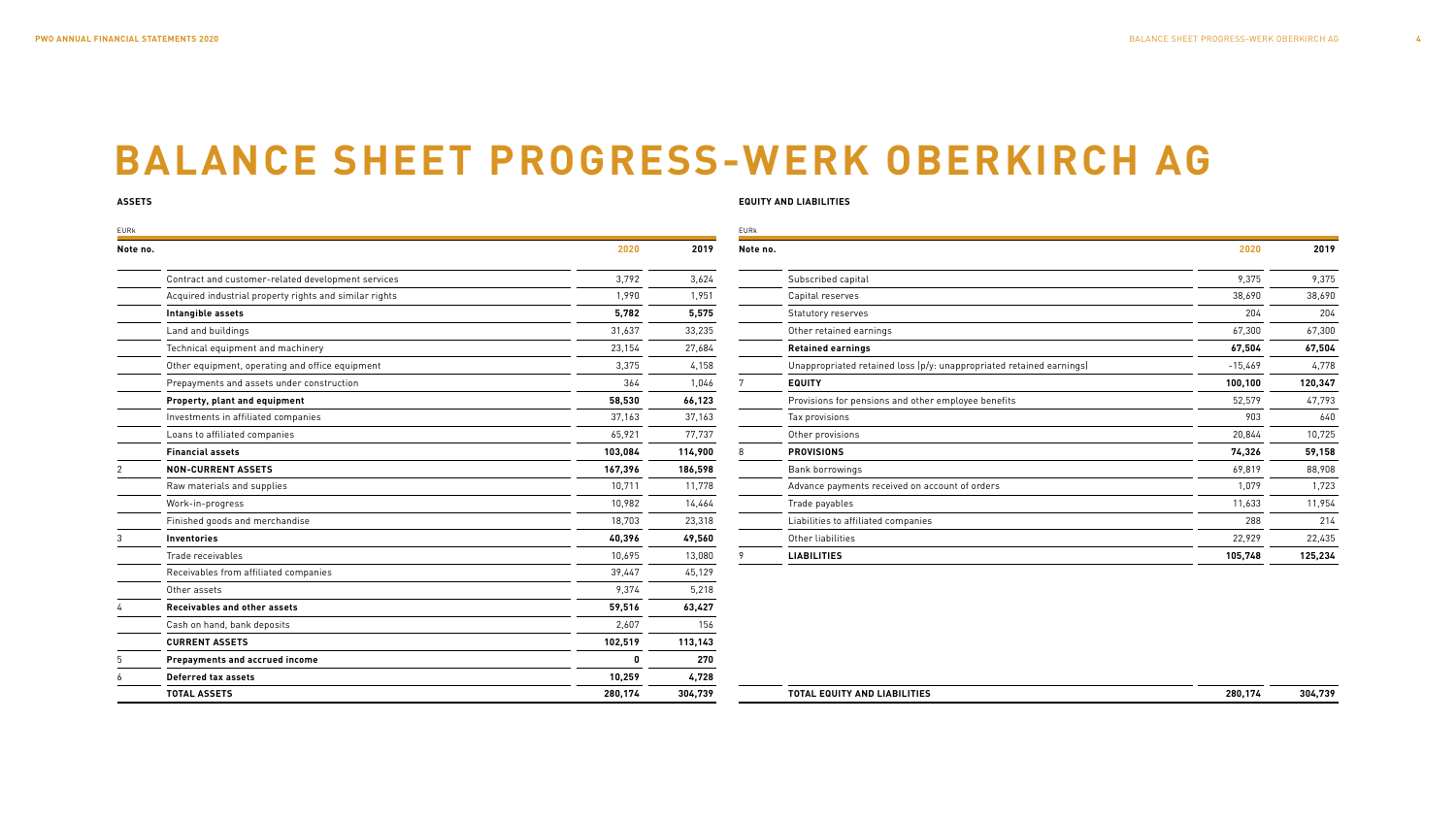# **INCOME STATEMENT PROGRESS-WERK OBERKIRCH AG**

| <b>EURk</b> |                                                                                                    |           |            |
|-------------|----------------------------------------------------------------------------------------------------|-----------|------------|
| Note no.    |                                                                                                    | 2020      | 2019       |
| 10          | Revenue                                                                                            | 209,711   | 265,149    |
|             | Change in finished goods and work-in-progress                                                      | $-8,085$  | $-4,915$   |
| 11          | Other own work capitalized                                                                         | 1,002     | 1,290      |
|             | <b>TOTAL OUTPUT</b>                                                                                | 202,628   | 261,524    |
| 12          | Other operating income                                                                             | 6,771     | 5,166      |
|             | Cost of raw materials and supplies and merchandise purchased                                       | $-73,073$ | $-96,352$  |
|             | Cost of purchased services                                                                         | $-24,033$ | $-31,379$  |
|             | <b>Cost of materials</b>                                                                           | $-97,106$ | $-127,731$ |
|             | Wages and salaries                                                                                 | $-59,814$ | $-72,195$  |
|             | Social security and post-employment costs                                                          | $-15,717$ | $-18,184$  |
| 13          | <b>Staff costs</b>                                                                                 | $-75,531$ | $-90,379$  |
|             | Amortization of intangible non-current assets and depreciation of<br>property, plant and equipment | $-10,932$ | $-12,386$  |
| 14          | Other operating expenses                                                                           | $-51,269$ | $-34,012$  |

| <b>FURk</b> |                                                                                                                 |           |          |
|-------------|-----------------------------------------------------------------------------------------------------------------|-----------|----------|
| 15          | Income from investments,<br>of which from affiliated companies EURk 0 (p/y: EURk 5,000)                         | 0         | 5,000    |
| 16          | Income from loans of financial fixed assets.<br>of which from affiliated companies EURk 3,106 (p/y: EURk 2,758) | 3,106     | 2,758    |
| 17          | Other interest and similar income,<br>of which from affiliated companies EURk 1,712 (p/y: EURk 1,886)           | 2,377     | 2,097    |
| 18          | Interest and similar expenses                                                                                   | $-5,030$  | $-5,343$ |
|             | <b>Financial result</b>                                                                                         | 453       | 4,512    |
|             | <b>EARNINGS BEFORE TAXES</b>                                                                                    | $-24,986$ | 6,694    |
| 19          | Income taxes                                                                                                    | 5,079     | $-1,519$ |
|             | <b>EARNINGS AFTER TAXES</b>                                                                                     | $-19,907$ | 5,175    |
|             | Other taxes                                                                                                     | $-340$    | -429     |
|             | NET LOSS (P/Y: NET INCOME)                                                                                      | $-20,247$ | 4,746    |
|             | Profit carried forward from previous year                                                                       | 4,778     | 32       |
|             | Transfer to other retained earnings                                                                             | 0         | $\Omega$ |
|             | UNAPPROPRIATED RETAINED LOSS (P/Y: UNAPPROPRIATED RETAINED EARNINGS)                                            | $-15,469$ | 4,778    |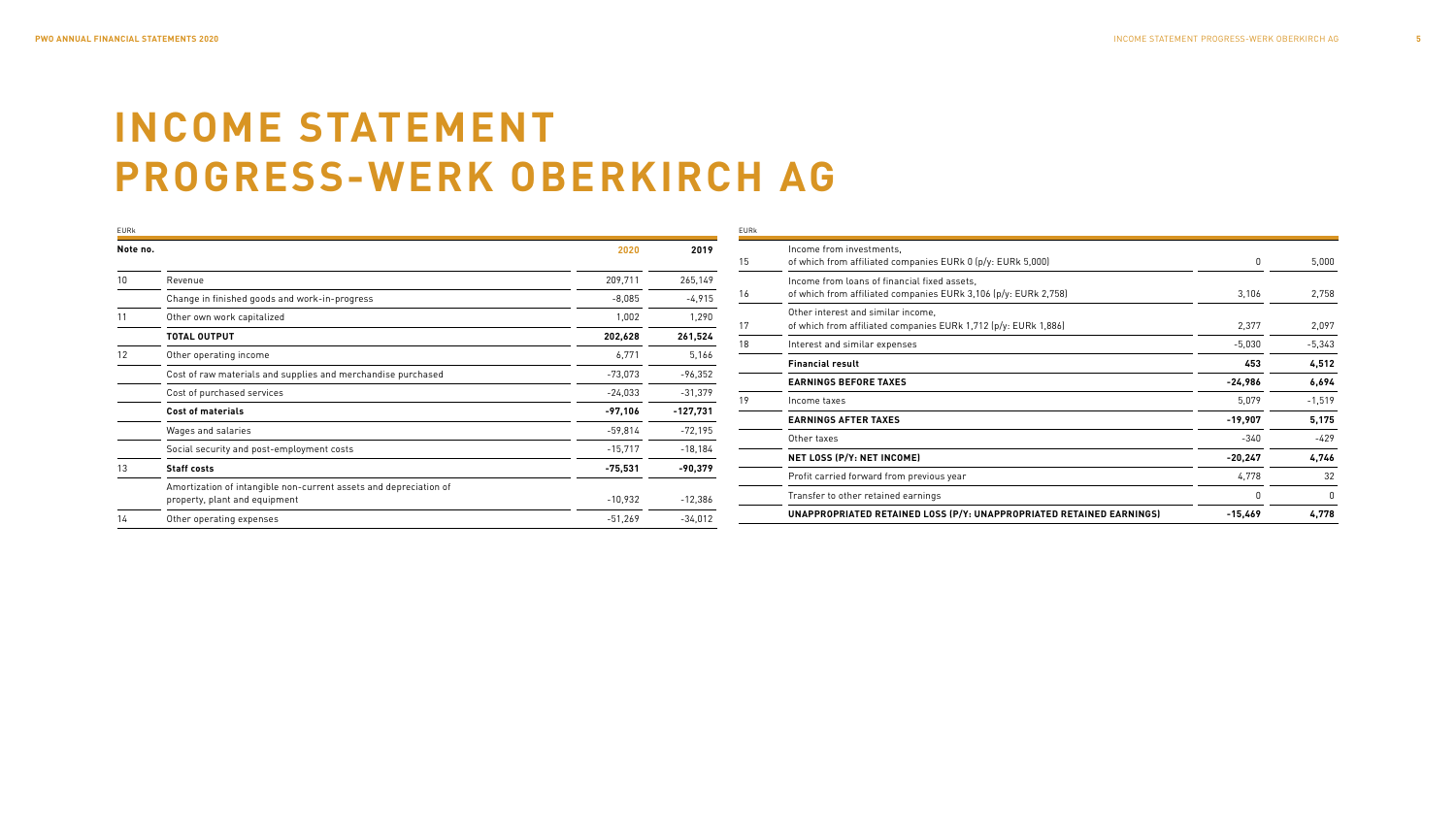# **NOTES TO THE FINANCIAL STATEMENTS OF PROGRESS-WERK OBERKIRCH AG**

### GENERAL INFORMATION

Progress-Werk Oberkirch AG is a listed stock corporation headquartered at Industriestrasse 8, 77704 Oberkirch, Germany. The Company is recorded and registered under the number HRB 490007 in the commercial register of the District Court of Freiburg.

The annual financial statements have been prepared in accordance with the provisions of the German Commercial Code (Handelsgesetzbuch – HGB) as amended by the Accounting Directives Implementation Act (Bilanzrichtlinie-Umsetzungsgesetz [BilRUG]) for large stock corporations and the provisions of the German Stock Corporation Act (Aktiengesetz – AktG). The provisions of the Articles of Association govern the distribution of profits.

The income statement has been prepared using the nature of cost method. The financial statements are presented in thousands of euros.

The Company's fiscal year corresponds to the calendar year.

In the past fiscal year, PWO AG's business and economic environment was impacted by the corona-virus pandemic (COVID-19), although the various measures taken by the Company, as well as by governments and states worldwide, had a mitigating effect. PWO AG's revenue and net income were affected by COVID-19 in the past fiscal year. The effects of COVID-19 differed significantly depending on the region and customer. In February, for example, our local subsidiary in China was particularly hard hit. In the months from March to June 2020, our sites in the NAFTA region and Europe were severely affected, and some areas of production had to be shut down completely. Due to the ongoing spread of the virus, it is difficult to forecast the duration and extent of the resulting impact on PWO AG's net assets, financial position, and results of operations. The estimates and assumptions made or assumed in the preparation of these financial statements as of December 31, 2020 that are relevant to the financial statements were based on the latest available knowledge and information.

The COVID-19 risks had been anticipated and were taken into account at the time the planning was prepared on the basis of the available knowledge and the resulting assessments. Given the uncertainties and unpredictability of the pandemic's development, it is uncertain as to whether this assessment adequately anticipates future developments. Various covenants were stressed in order to secure financing. Accordingly, PWO AG assumes that the impact on the financial statements will not be of a material, serious nature.

COVID-19-related effects on the financial statements may also result from interest rate adjustments in various countries, increasing volatility of foreign currency exchange rates, deteriorating creditworthiness, payment defaults, delayed payments, delays in order intake or order execution or contract fulfillment, contract cancellations, changes and modifications in revenue and cost structures, the limited use of assets, volatility in financial and commodity markets, limited or no access to customers' premises, or the difficulty in making forecasts and projections due to uncertainties in the amount and timing of cash flows.

These factors may affect fair values and carrying amounts of assets and liabilities, the amount and timing of revenue recognition, and cash flows. It may be necessary to make adjustments to assumptions and carrying amounts in the next fiscal year. PWO AG assumes that the assumptions made adequately reflect the situation at the time the financial statements were prepared.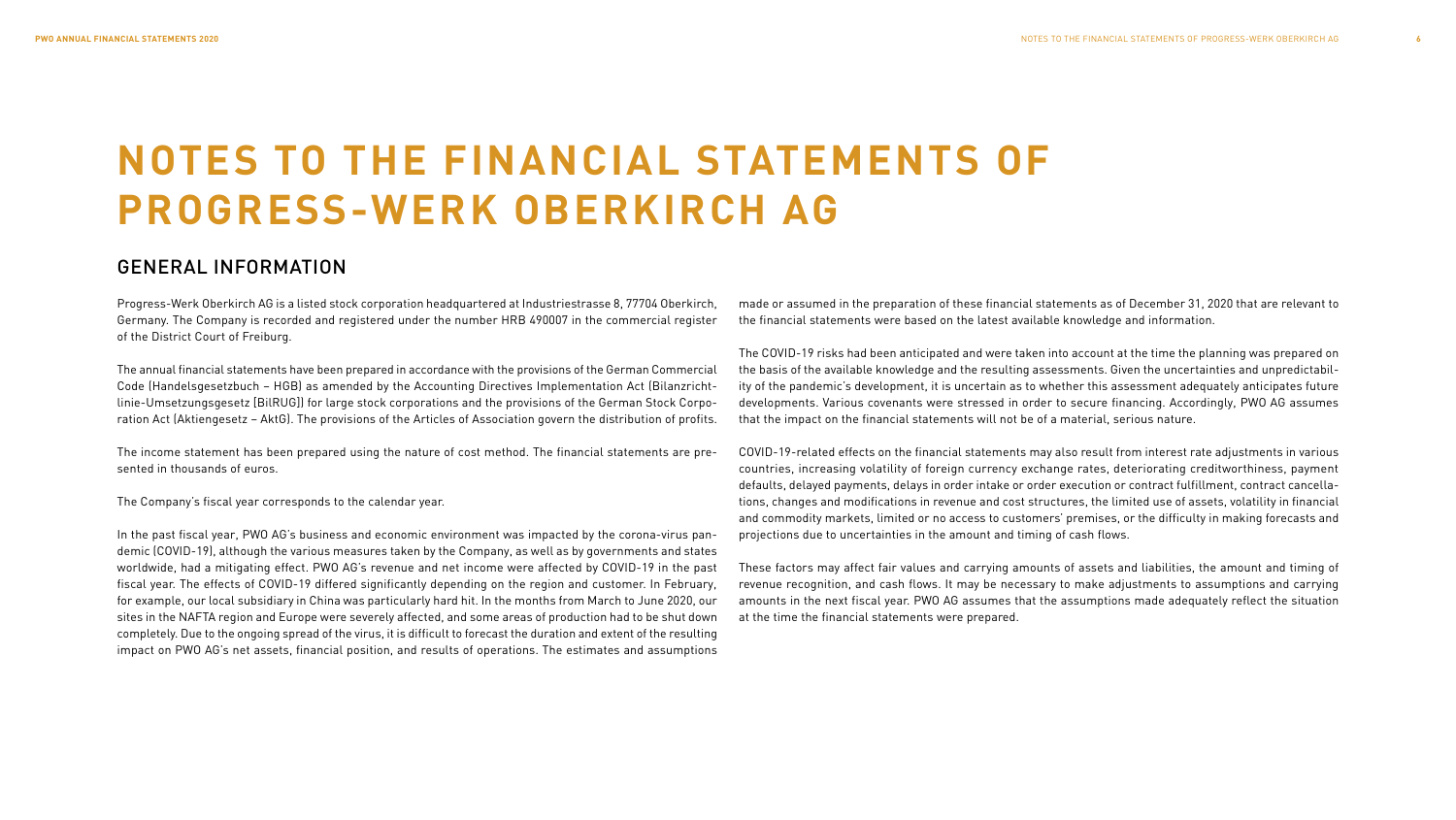### ACCOUNTING POLICIES

### 1 SUMMARY OF KEY ACCOUNTING POLICIES

The following accounting policies continued to apply when preparing the annual financial statements.

#### **NON-CURRENT ASSETS**

Intangible assets and property, plant and equipment are measured at acquisition or production cost. In determining the production cost of own work capitalized, both directly attributable material and production costs and the necessary material and production overhead costs, including reasonable amounts of depreciation, were taking into account.

The capitalization option under Section 248 (2) HGB was utilized for self-generated intangible assets.

Since 2011, scheduled depreciation of property, plant and equipment and intangible assets has been calculated using the straight-line method (before 2011 also according to the diminishing balance method). Certain machinery items and order-related tools are depreciated based on the number of units produced in the reporting year in relation to the total number of items specified or planned for the order.

Low-value assets with individual net values of up to EUR 250.00 are fully depreciated and expensed in the year of acquisition, assuming they are retired immediately from the balance sheet. A collective item was formed for assets with individual net values exceeding EUR 250.00 up to EUR 1,000.00. Of the collective items whose total amounts are of lesser significance, an amount of 20 percent is depreciated on a lump-sum basis in the year they are formed and the four years thereafter.

Investments in affiliated companies are carried at the lower of acquisition cost or fair value. Loans are carried at their nominal value. To the extent required and permissible, impairment losses on investments are recognized for permanent impairment. The determination of impairment losses required on investments in affiliated companies is derived from annual impairment tests that are based on discounted earnings models. These models are based on the respective company's mid-term planning and assume a sustainable level of income (terminal value) after the last year of the planning period. If the resulting discounted earnings value is below the carrying amount, an impairment loss is required.

If the reasons for the impairment no longer exist, the impairment is reversed up to the maximum of amortized acquisition or production costs.

#### **CURRENT ASSETS**

Inventories of raw materials and supplies are recognized at the lower of the average cost or current value. Write-downs were made to unsalable or obsolete materials. Work-in-progress and finished goods are measured at the lower of production cost or fair value based on an item-by-item calculation under current operational accounting. General administration expenses and borrowing costs are not capitalized. The measurement was free of loss.

Tooling and development contracts are measured at acquisition or production costs. In this context, a loss-free valuation is performed in such a way that maximum acquisition and production cost is equivalent to the selling price plus revenue generated by series production.

In most cases, customers acquire the economic ownership of tools. Tools are recognized as inventory until the economic ownership has been transferred to the customer.

Receivables and other assets are carried at their nominal values. Non-interest-bearing receivables with a term of more than one year have been discounted. Foreign currency items are measured on a loss-free basis. Appropriate and specific provisions are taken into account for all items that carry risk. General credit risk is reflected in a lump-sum allowance.

Cash and cash equivalents are carried at nominal value.

Payments carried out prior to the reporting date are recognized as prepayments and accrued income when they represent an expense for a specific period after the reporting date.

#### **DEFERRED TAXES**

Deferred taxes on temporary and quasi-permanent differences between the carrying amounts of assets, liabilities, and prepayments in the commercial accounts and the tax carrying amounts and tax loss carryforwards are calculated based on a tax rate. If applicable, deferred taxes are also recognized for tax loss carryforwards. Deferred tax assets and liabilities are offset with one another. Any resulting net deferred tax assets are recognized utilizing the option provided under Section 274 (1) sentence 2 HGB.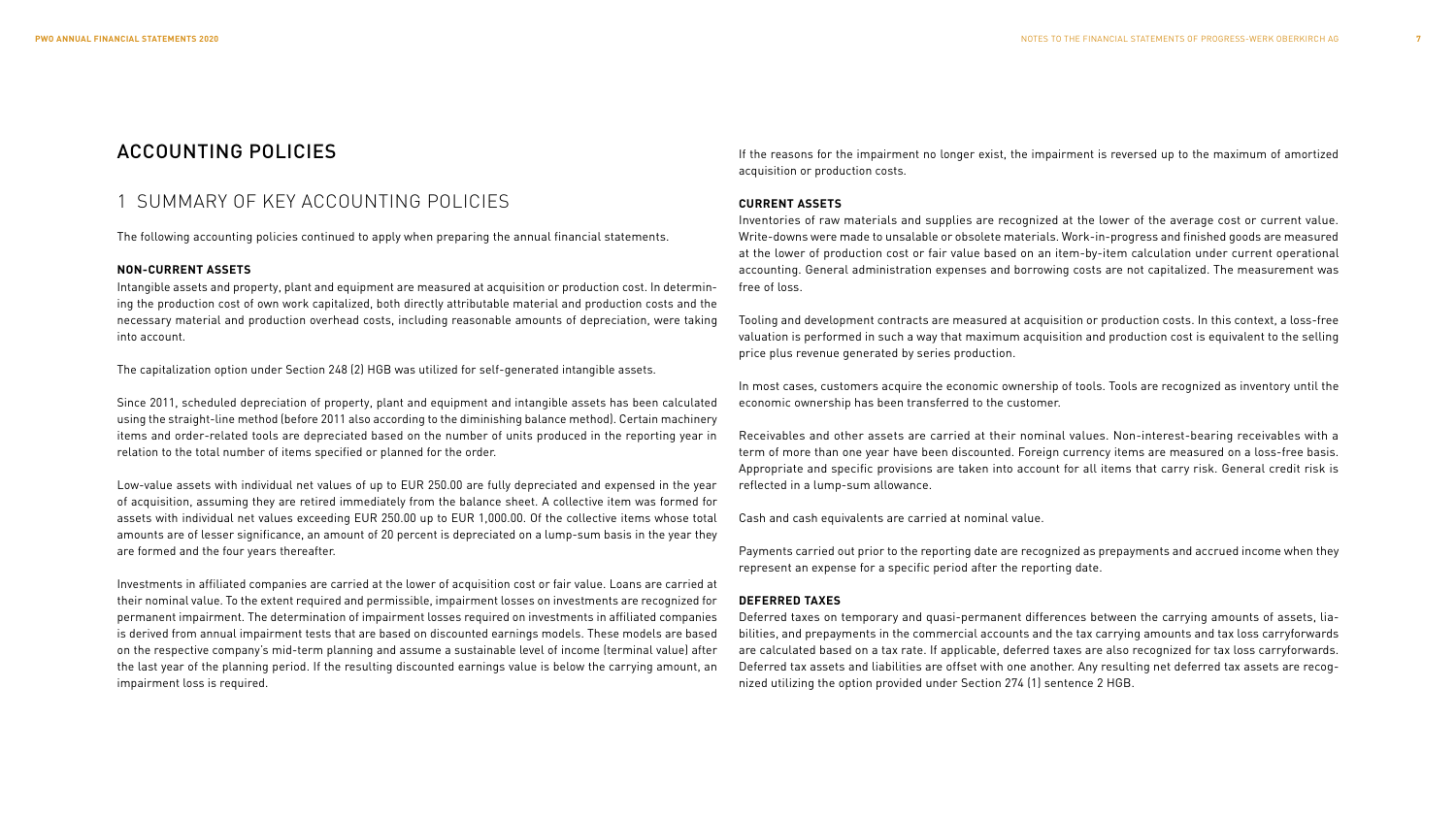Deferred taxes are calculated based on an effective tax rate of 28.43% (p/y: 28.43%). This tax rate consists of the corporate tax rate, including a solidarity surcharge of 15.83% (p/y: 15.83%), and a trade tax rate of 12.60% (p/y: 12.60%) expected at the time the temporary differences are settled. The tax rate for trade taxes is based on an average trade tax multiplier of 360% (p/y: 360%).

#### **EQUITY**

Subscribed capital is carried at nominal value.

#### **PROVISIONS AND LIABILITIES**

Pension obligations have been measured according to actuarial principles under the projected unit credit method using the Heubeck RT 2018 G mortality tables as a biometric actuarial base. The average market interest rate of the past 10 years for assumed maturities of 15 years was applied as the discount rate. Additionally, future salary and pension increases and probabilities for staff turnover are taken into account.

The measurement of provisions for phased retirement is based on an average discount rate, salary trend and actuarial principles, for which the Heubeck mortality tables RT 2018 G were used. Provisions for phased retirement obligations are recognized in accordance with the "block model" for phased retirement agreements concluded as of the reporting date and future potential agreements. The provisions include top-up amounts and obligations accrued by the Company as of the reporting date.

Provisions for anniversary bonuses are calculated based on actuarial principles under the projected unit credit method taking into account average discount rates and the Heubeck mortality tables 2018 G. The provisions also consider factors such as salary and career trends, inflation rates, staff turnover rates and increases in the assessment ceiling of the statutory pension and health insurance.

Tax and other provisions include all uncertain obligations and contingent losses from pending transactions. They are carried in amounts deemed necessary by reasonable commercial assessment, i.e., including future cost and price increases.

Other provisions include individual provisions for all identifiable risks from uncertain liabilities and for onerous contracts. In measuring these provisions, expected price and cost increases have been taken into account. Provisions with a remaining term of more than one year were discounted at the average market interest rate for the past seven financial years for matching maturities, calculated and published by the Deutsche Bundesbank.

Liabilities are measured at their repayment amount.

#### **FOREIGN CURRENCY ITEMS AND TRANSLATION**

Assets and liabilities denominated in foreign currencies are generally translated based on the exchange rate prevailing as of the reporting date. If the maturity exceeds one year, the realization principle (Section 252 [1] no. 4 [second indent] HGB) and the historical cost principle (Section 253 [1]) no. 1 HGB are considered.

To the extent that valuation units were created in accordance with Section 254 HGB, the following accounting and valuation principles are applied: Economic hedging relationships are reflected in the accounting through the formation of valuation units. If both the net hedge presentation method and the gross hedge presentation method can be applied, the gross hedge presentation method is selected. According to the net hedge presentation method, offsetting value changes of the hedged risk are not recognized, whereas under the gross hedge presentation method, offsetting value changes of the underlying transaction and related hedge instruments of the hedged risk are recognized. In this respect, the gross hedge presentation method is used to hedge recognized underlying transactions. Under the gross hedge presentation method, PWO designates only the spot component of the derivative as a hedging instrument, while the forward component of the derivative is accounted for in accordance with the general rules. The offsetting positive and negative valuation changes are both recognized in profit or loss on a gross basis. In contrast, the net hedge presentation method is used for hedging anticipatory underlying transactions, and the derivative as a hedging instrument is designated in full (in its entirety).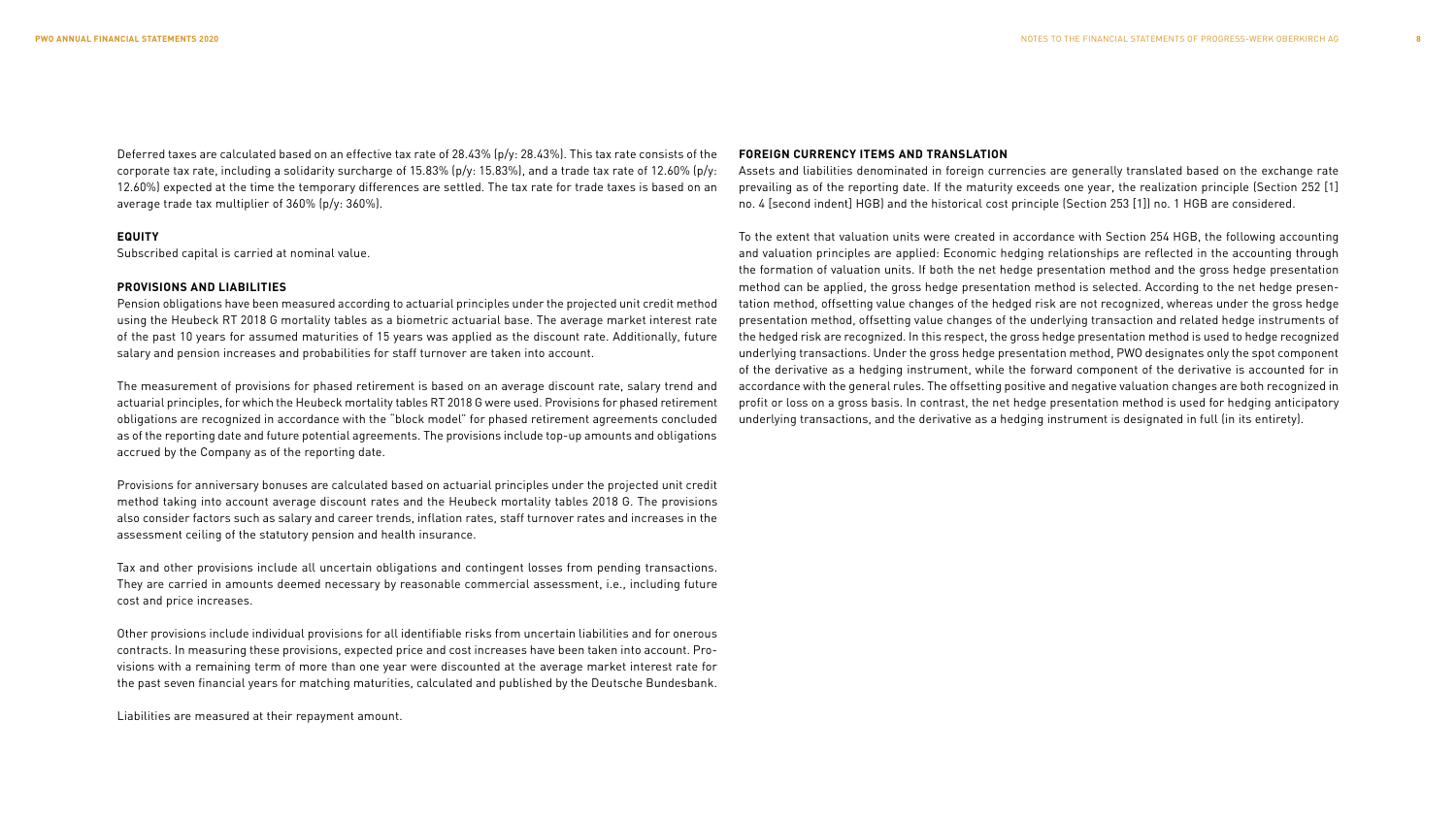### NOTES TO THE BALANCE SHEET

### 2 NON-CURRENT ASSETS

The development of non-current assets is shown in the following table:

| EURk                                                        |                                                                         |                                                                       |                      |                       |                                            |                                                             |                                                              |                                     |                                                |                                     |                            |
|-------------------------------------------------------------|-------------------------------------------------------------------------|-----------------------------------------------------------------------|----------------------|-----------------------|--------------------------------------------|-------------------------------------------------------------|--------------------------------------------------------------|-------------------------------------|------------------------------------------------|-------------------------------------|----------------------------|
|                                                             | Contract<br>and<br>customer-<br>related<br>develop-<br>ment<br>services | Acquired<br>industrial<br>property<br>rights and<br>similar<br>rights | Intangible<br>assets | Land and<br>buildings | Technical<br>equipment<br>and<br>machinery | Other<br>equipment,<br>operating<br>and office<br>equipment | Pre-<br>payments<br>and assets<br>under<br>construc-<br>tion | Property,<br>plant and<br>equipment | Invest-<br>ments in<br>affiliated<br>companies | Loans to<br>affiliated<br>companies | <b>Financial</b><br>assets |
| <b>ACQUISITION AND</b><br><b>PRODUCTION</b><br><b>COSTS</b> |                                                                         |                                                                       |                      |                       |                                            |                                                             |                                                              |                                     |                                                |                                     |                            |
| As of Jan. 1, 2019                                          | 7,363                                                                   | 14,837                                                                | 22,200               | 60,319                | 149,169                                    | 25,551                                                      | 6,273                                                        | 241,312                             | 50,013                                         | 80,148                              | 130,161                    |
| Additions                                                   | 1,209                                                                   | 483                                                                   | 1,692                | 1,211                 | 8,526                                      | 599                                                         | 637                                                          | 10,973                              | 0                                              | 17,254                              | 17,254                     |
| <b>Disposals</b>                                            | $-76$                                                                   | $-844$                                                                | $-920$               | $\mathbf 0$           | $-5,975$                                   | $-427$                                                      | $\mathbf 0$                                                  | $-6,402$                            | $\mathbf 0$                                    | $-5,850$                            | $-5,850$                   |
| Reclassifications                                           | $\mathbf 0$                                                             | $\boldsymbol{0}$                                                      | $\boldsymbol{0}$     | 1,010                 | 4,819                                      | 35                                                          | $-5,864$                                                     | $\boldsymbol{0}$                    | $\mathbf 0$                                    | $\mathbf 0$                         | $\mathbf{0}$               |
| AS OF DEC. 31, 2019                                         | 8,496                                                                   | 14,476                                                                | 22,972               | 62,540                | 156,539                                    | 25,758                                                      | 1,046                                                        | 245,883                             | 50,013                                         | 91,552                              | 141,565                    |
| Additions                                                   | 992                                                                     | 577                                                                   | 1,569                | 120                   | 1,081                                      | 467                                                         | 311                                                          | 1,979                               | 0                                              | 6,295                               | 6,295                      |
| Disposals                                                   | $-118$                                                                  | 0                                                                     | $-118$               | $-281$                | $-1,737$                                   | $-249$                                                      | $\pmb{0}$                                                    | $-2,267$                            | $\pmb{0}$                                      | $-18,111$                           | $-18,111$                  |
| Reclassifications                                           | $\mathbf 0$                                                             | 0                                                                     | $\boldsymbol{0}$     | 70                    | 923                                        | $\pmb{0}$                                                   | $-993$                                                       | 0                                   | $\boldsymbol{0}$                               | 0                                   | 0                          |
| AS OF DEC. 31, 2020                                         | 9,370                                                                   | 15,053                                                                | 24,423               | 62,449                | 156,806                                    | 25,976                                                      | 364                                                          | 245,595                             | 50,013                                         | 79,736                              | 129,749                    |
| <b>DEPRECIATION AND</b><br><b>AMORTIZATION</b>              |                                                                         |                                                                       |                      |                       |                                            |                                                             |                                                              |                                     |                                                |                                     |                            |
| As of Jan. 1, 2019                                          | 3,101                                                                   | 12,785                                                                | 15,886               | 27,540                | 127,782                                    | 20,452                                                      | $\pmb{0}$                                                    | 175,774                             | 12,850                                         | 13,815                              | 26,665                     |
| Additions                                                   | 1,847                                                                   | 584                                                                   | 2,431                | 1,765                 | 6,625                                      | 1,565                                                       | $\mathbf 0$                                                  | 9,955                               | 0                                              | $\mathbf 0$                         | 0                          |
| Disposals                                                   | $-76$                                                                   | $-844$                                                                | $-920$               | 0                     | $-5,552$                                   | $-417$                                                      | $\mathbf 0$                                                  | $-5,969$                            | 0                                              | $\mathbf 0$                         | 0                          |
| AS OF DEC. 31, 2019                                         | 4,872                                                                   | 12,525                                                                | 17,397               | 29,305                | 128,855                                    | 21,600                                                      | 0                                                            | 179,760                             | 12,850                                         | 13,815                              | 26,665                     |
| Additions                                                   | 824                                                                     | 538                                                                   | 1,362                | 1,789                 | 6,531                                      | 1,250                                                       | $\mathbf 0$                                                  | 9,570                               | 0                                              | $\mathbf 0$                         | 0                          |
| Disposals                                                   | $-118$                                                                  | $\mathbf 0$                                                           | $-118$               | $-282$                | $-1,734$                                   | $-249$                                                      | $\mathbf 0$                                                  | $-2,265$                            | $\mathbf 0$                                    | $\mathbf 0$                         | 0                          |
| AS OF DEC. 31, 2020                                         | 5,578                                                                   | 13,063                                                                | 18,641               | 30,812                | 133,652                                    | 22,601                                                      | 0                                                            | 187,065                             | 12,850                                         | 13,815                              | 26,665                     |
| <b>CARRYING</b><br><b>AMOUNTS</b>                           |                                                                         |                                                                       |                      |                       |                                            |                                                             |                                                              |                                     |                                                |                                     |                            |
| As of Dec. 31, 2019                                         | 3,624                                                                   | 1,951                                                                 | 5,575                | 33,235                | 27,684                                     | 4,158                                                       | 1,046                                                        | 66,123                              | 37,163                                         | 77,737                              | 114,900                    |
| As of Dec. 31, 2020                                         | 3,792                                                                   | 1,990                                                                 | 5,782                | 31,637                | 23,154                                     | 3,375                                                       | 364                                                          | 58,530                              | 37,163                                         | 65,921                              | 103,084                    |
|                                                             |                                                                         |                                                                       |                      |                       |                                            |                                                             |                                                              |                                     |                                                |                                     |                            |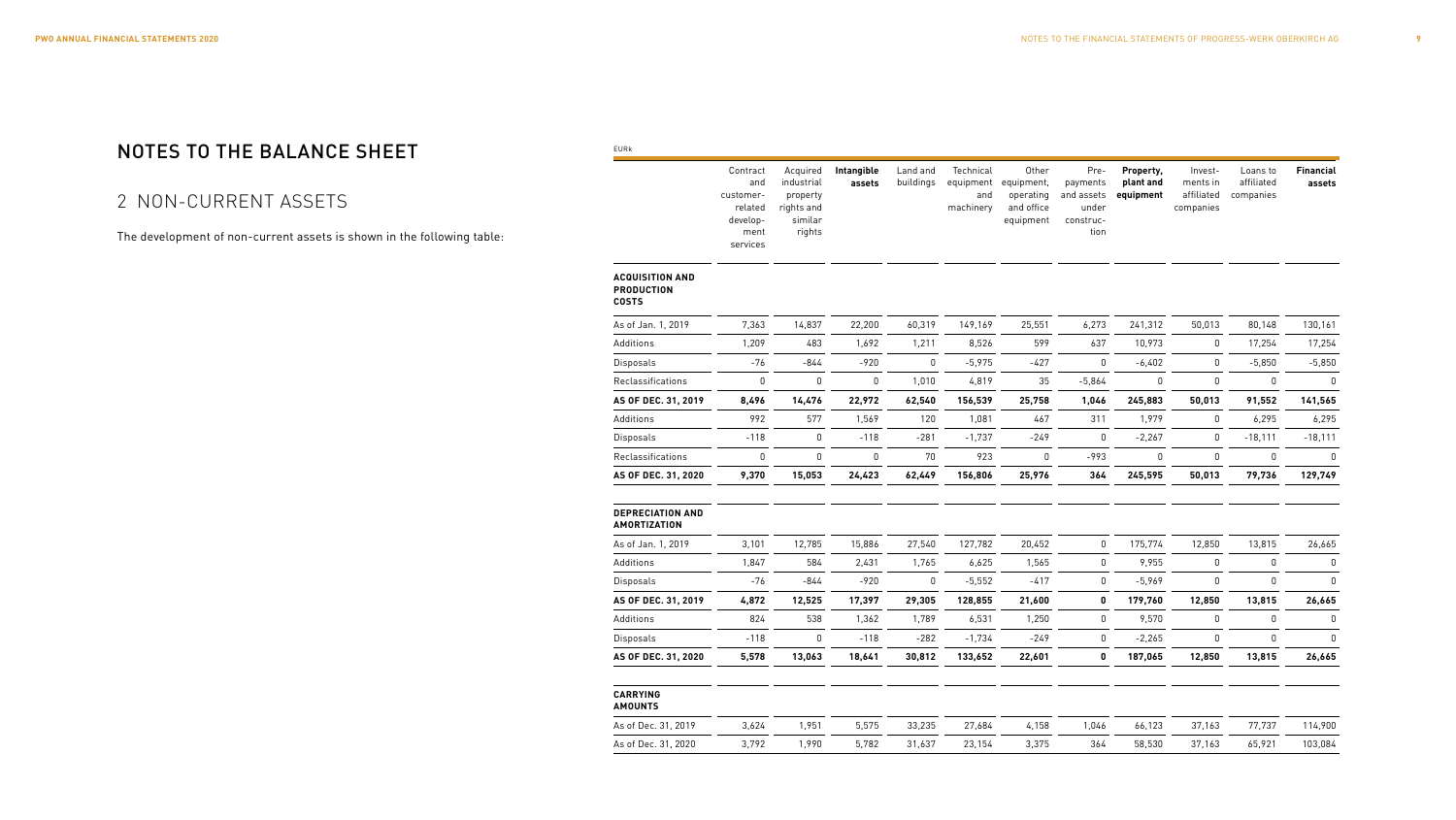The useful life is 3-5 years for software, 25-50 years for buildings, 2-10 years for technical equipment and machinery, 3-14 years for operating and office equipment, and 3-5 years for IT hardware.

Impairment losses for presumably permanent impairment as defined by Section 277 (3) sentence 1 of the German Commercial Code (HGB) were recognized for property, plant and equipment in the amount of EURk 78 and for intangible assets in the amount of EURk 31.

#### 4 RECEIVABLES AND OTHER ASSETS

EURk

Receivables from affiliated companies consist of trade receivables of EURk 2,857 (p/y: EURk 5,356), current loans of EURk 36,590 (p/y: EURk 34,773), and a dividend payment in the prior year from PWO Czech Republic in the amount of EURk 5,000.

| EURk                          |        |        |
|-------------------------------|--------|--------|
|                               | 2020   | 2019   |
| Raw materials and supplies    | 10,711 | 11,778 |
| Unfinished goods and services | 10,982 | 14,464 |
| Finished goods                | 18,703 | 23,318 |
| <b>TOTAL</b>                  | 40,396 | 49,560 |

3 INVENTORY

| <b>TOTAL</b>                          | 59,516 | 0                                        | 63,427 | 0                                        |
|---------------------------------------|--------|------------------------------------------|--------|------------------------------------------|
| Other assets                          | 9,374  | 0                                        | 5,218  | $\Omega$                                 |
| Receivables from affiliated companies | 39,447 | 0                                        | 45.129 | $\Omega$                                 |
| Trade receivables                     | 10,695 | 0                                        | 13.080 | 0                                        |
|                                       | 2020   | of which<br>remaining<br>$term > 1$ year | 2019   | of which<br>remaining<br>$term > 1$ year |

### 5 PREPAYMENTS AND ACCRUED INCOME

Prepayments and accrued income include the deferral of the interest rate floors from the syndicated loan and promissory note of EURk 0 (p/y: EURk 270).

Raw materials and supplies include customer-related tool spare parts in the amount of EURk 5,691 (p/y: EURk 6,423).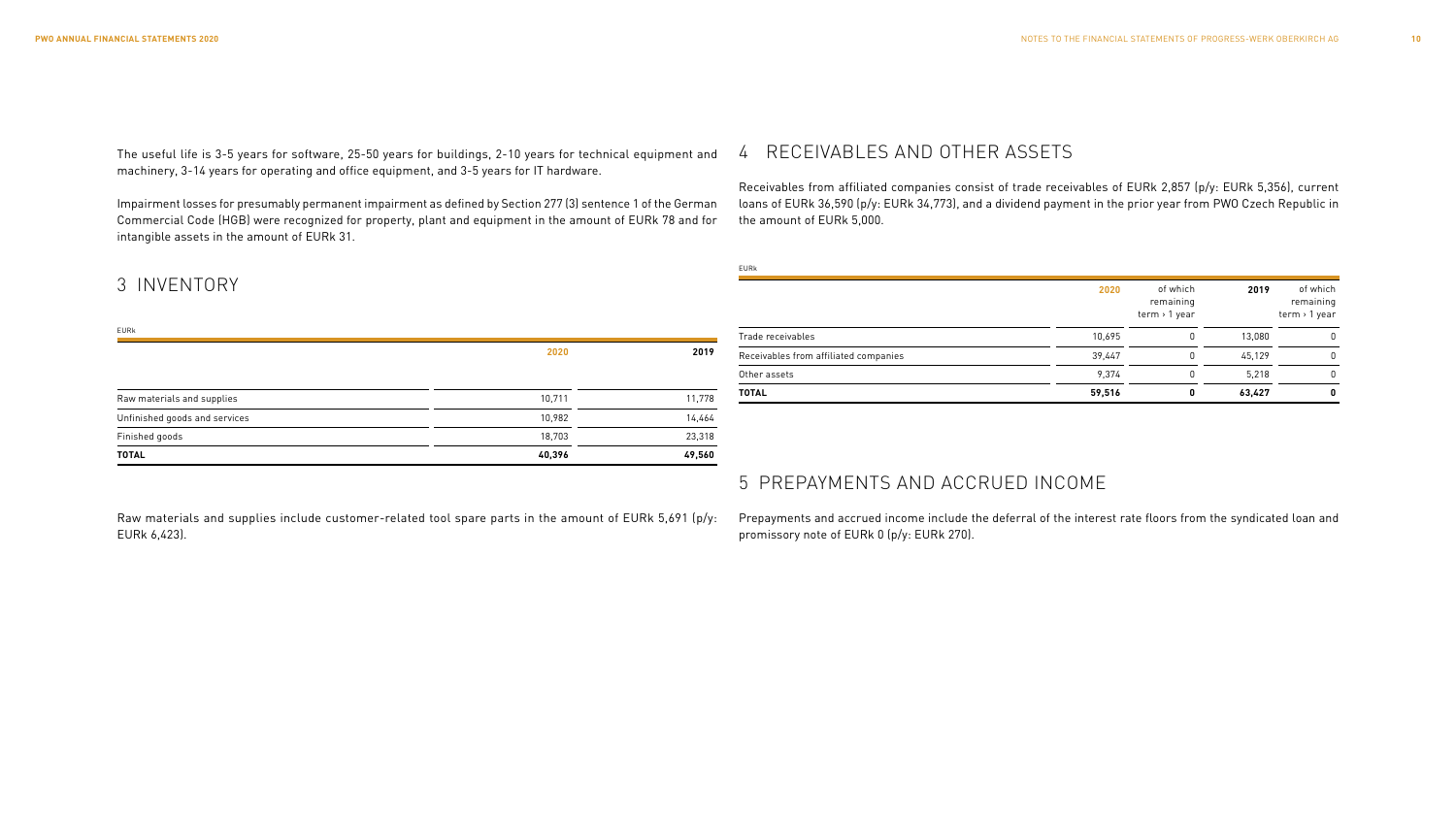### 6 DEFERRED TAXES

Deferred taxes were calculated on the basis of the domestic income tax rate of 28.43% (p/y: 28.43%). Deferred tax assets and liabilities at the level of the individual balance sheet items are shown in the following overview:

| EURk                                                                                    |          | Deferred tax assets | <b>Deferred tax liabilities</b> |          |
|-----------------------------------------------------------------------------------------|----------|---------------------|---------------------------------|----------|
|                                                                                         | 2020     | 2019                | 2020                            | 2019     |
| Intangible assets, property, plant and equip-ment, financial assets and<br>other assets | 82       | 0                   | 1,417                           | 1.292    |
| Provisions                                                                              | 8,266    | 6,020               | 0                               | 0        |
| Tax loss carryforwards                                                                  | 3,328    | 0                   | 0                               | 0        |
| SUB-TOTAL                                                                               | 11,676   | 6,020               | 1,417                           | 1,292    |
| Netting                                                                                 | $-1,417$ | $-1,292$            | $-1,417$                        | $-1,292$ |
| <b>TOTAL ACCORDING TO BALANCE SHEET</b>                                                 | 10,259   | 4,728               | 0                               | 0        |

The netting of deferred tax assets and liabilities resulted in net deferred tax assets.

### 7 EQUITY

EURk

|                                             | Subscribed<br>capital | Capital<br>reserves | Statutory<br>reserve | Other retained<br>earnings | Unappropria-<br>ted retained<br>earnings | <b>Equity PWO AG</b> |
|---------------------------------------------|-----------------------|---------------------|----------------------|----------------------------|------------------------------------------|----------------------|
| AS OF JAN. 1, 2020                          | 9,375                 | 38,690              | 204                  | 67,300                     | 4,778                                    | 120,347              |
| Dividend payment                            |                       |                     |                      |                            |                                          | 0                    |
| Net income/loss                             |                       |                     |                      |                            | $-20.247$                                | $-20,247$            |
| Appropriation to other<br>retained earnings |                       |                     |                      |                            |                                          | 0                    |
| AS OF DEC. 31, 2020                         | 9.375                 | 38.690              | 204                  | 67.300                     | $-15.469$                                | 100.100              |

#### **SUBSCRIBED CAPITAL**

Progress-Werk Oberkirch AG's subscribed capital amounted to EUR 9,375,000.00 (p/y: EUR 9,375,000.00) as of December 31, 2020 and continues to be divided into 3,125,000 no-par value bearer shares, each granting one vote. The subscribed capital is fully paid in. The notional interest of each no-par value share in the subscribed capital is EUR 3.00. The distribution of profits is governed by Section 60 AktG in conjunction with Section 18 of the Articles of Association.

#### **AUTHORIZED CAPITAL**

Subject to the consent of the Supervisory Board, the Executive Board is authorized by resolution of the Annual General Meeting on July 28, 2020 to increase the Company's share capital once or several times by up to a total of EUR 4,687,500.00 (Authorized Capital 2020) by issuing new non-par value bearer shares against payment in cash and/or in kind until and including the date of July 27, 2025

The Executive Board has not yet utilized this authorization.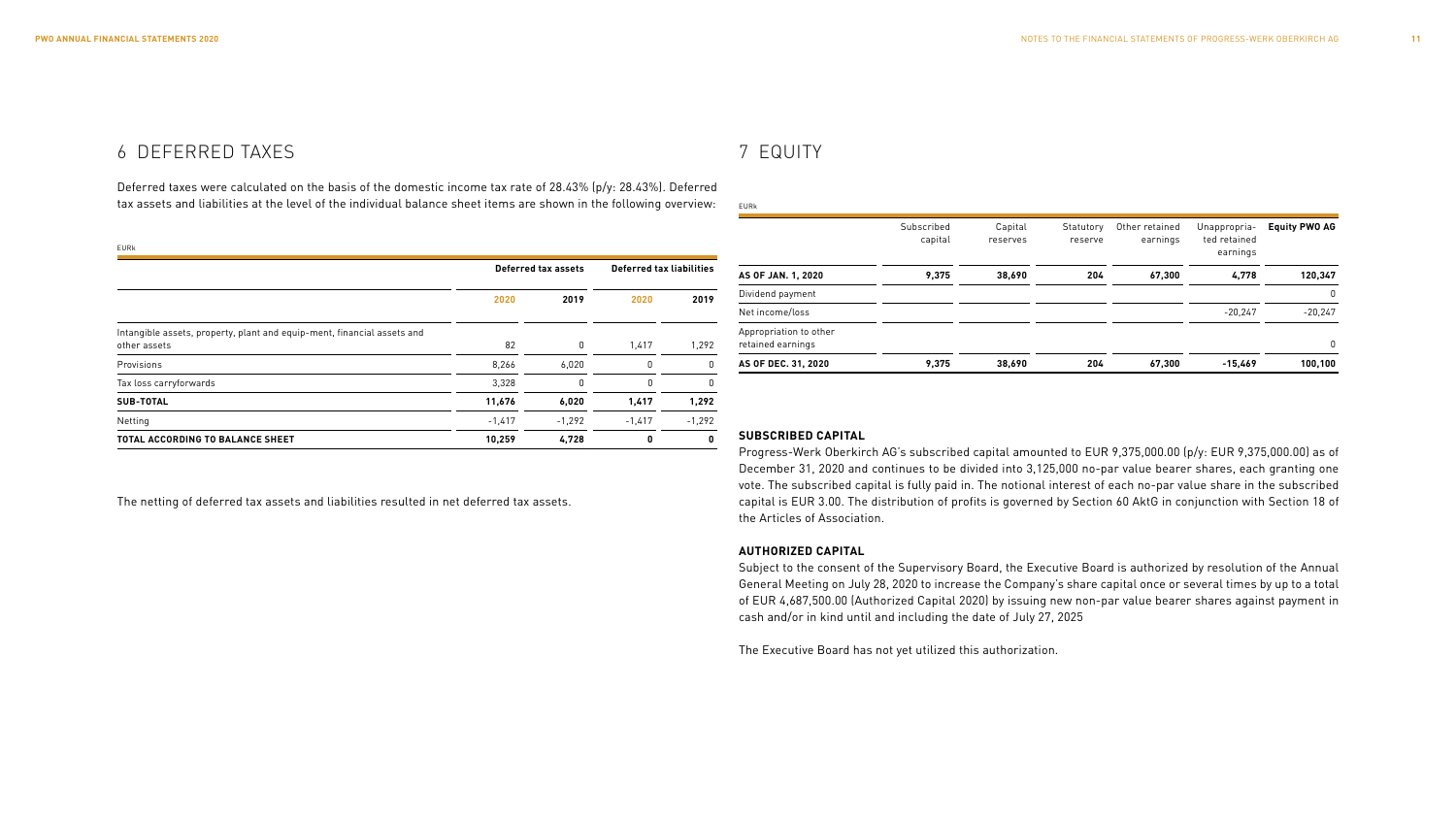#### **RETAINED EARNINGS AND OTHER EQUITY**

Retained earnings (thereof statutory reserve: EURk 204) are unchanged compared to the prior year and amount to EURk 67,504.

The unappropriated retained loss in the 2020 fiscal year in the amount of EURk 15,469 includes profit carried forward from the previous year of EURk 4,778.

#### **DISCLOSURES PURSUANT TO SECTION 33 OF THE GERMAN SECURITIES TRADING ACT (WPHG)**

As of the reporting date December 31, 2020, notifications were received for the following shareholdings in Progress-Werk Oberkirch AG. There may have been changes in the aforementioned voting rights after the dates indicated that were not required to be notified to the Company.

Sparkasse Offenburg/Ortenau, Offenburg, Germany, notified us on December 15, 2020, that its voting rights in Progress-Werk Oberkirch AG, Oberkirch, Germany, amounted to 8.56% (corresponding to 267,429 voting rights) on December 14, 2020.

Consult Invest Beteiligungsberatungs-GmbH, Böblingen, Germany, notified us on May 23, 2012 that it held more than 30% of the voting rights but less than 50% of the voting rights in Progress-Werk Oberkirch AG.

### 8 PROVISIONS

#### **PENSION PROVISIONS**

Provisions for defined benefit plans were calculated under the projected unit credit method and based on the Heubeck mortality tables RT 2018.

The transitional amount of EURk 6,669 according to the Accounting Modernization Act (BilMoG) is spread over 15 years. Of this amount, EURk 1,778 (p/y: EURk 2,223) has not yet been recognized. For discounting purposes, a flat rate representing the average market interest rate of the past 10 years for the remaining term of 15 years forecast in the month of October as of the reporting date was applied in accordance with the German Regulation on the Discounting of Provisions (Rückstellungsabzinsungsverordnung).

The difference between the recognition of pension provisions based on the 7-year and 10-year average interest rate amounts to EURk 7,601. This amount is subject to a distribution restriction under Section 253 (6) HGB (see Note 25).

The valuation of the defined benefit obligations is subject to the following actuarial assumptions:

|                                | 2020   |        |
|--------------------------------|--------|--------|
|                                |        |        |
| Interest rate                  | 2.31%  | 2.71%  |
| Staff turnover rate            | 2.50%  | 2.50 % |
| Future salary trend < 40 years | 3.50%  | 3.50%  |
| Future salary trend > 40 years | 2.50%  | 2.50%  |
| Future pension adjustments     | 1.75 % | 1.75 % |

#### **OTHER PROVISIONS**

Other provisions include required amounts for personnel-related expenses of EURk 11,478 (p/y: EURk 5,428) and other identifiable obligations and risks for which provisions must be recognized under commercial law. Provisions mainly include those for restructuring, onerous contracts, phased retirement, holidays, flex-time and anniversary bonuses and profit-sharing. The provisions for phased retirement are based on an interest rate of 0.48%, and the provisions for the anniversary bonuses are based on an interest rate of 1.61%.

### 9 LIABILITIES

Of the bank borrowings, EURk 2,450 (p/y: EURk 3,675) are secured by mortgages. In addition, the usual retention of proprietary rights exists for the supply of raw materials, supplies and merchandise.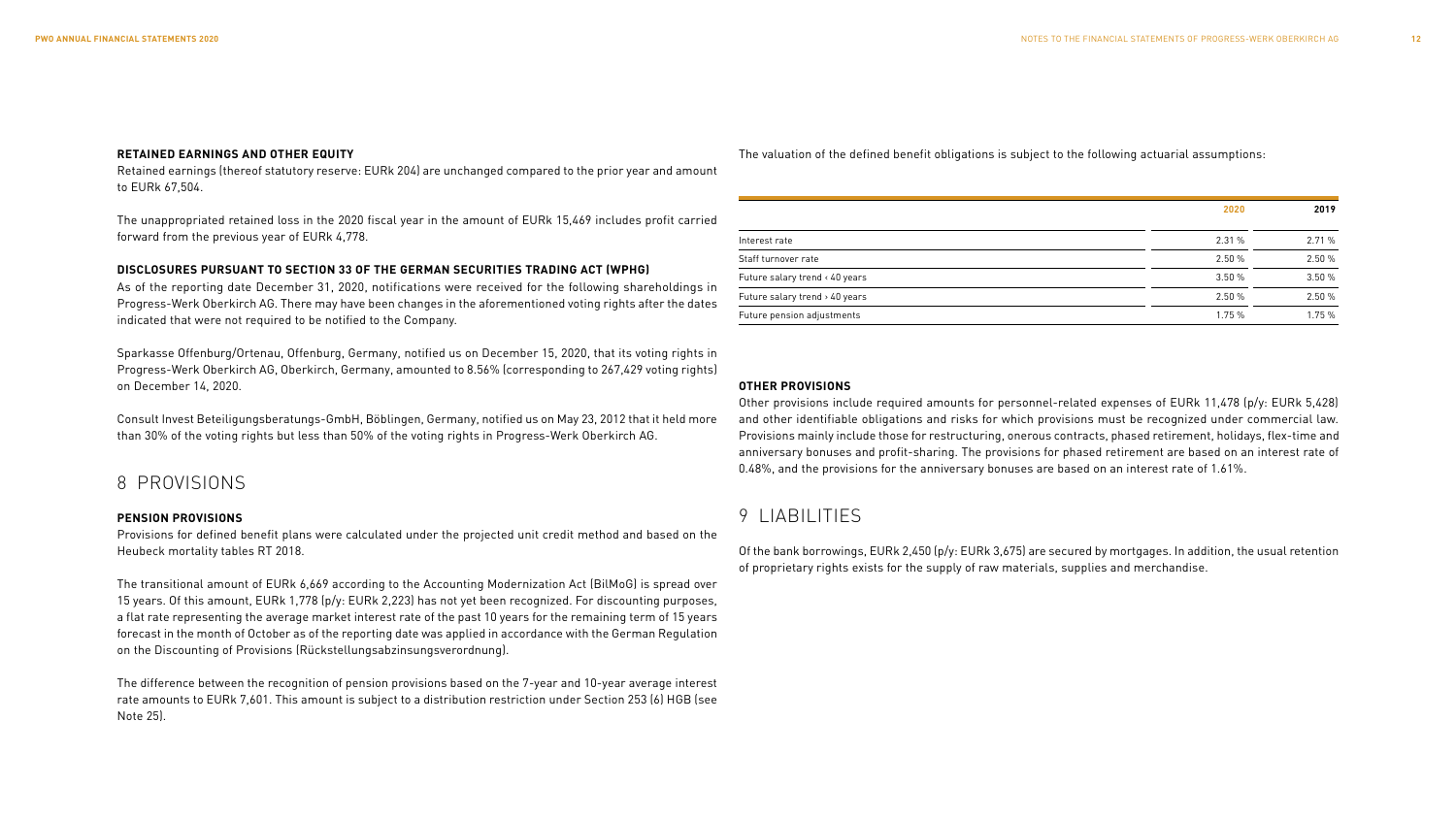EURk

Liabilities to affiliated companies include trade payables of EURk 288 (p/y: EURk 214).

### NOTES TO THE INCOME STATEMENT

### **of which remaining term of which remaining term 2020 ‹ 1 year › 1 year › 5 years 2019 ‹ 1 year › 1 year › 5 years** Bank borrowings 69,819 29,574 40,245 0 88,908 24,384 63,039 1,485 Prepayments on orders  $1,079$  1,079 0 0 1,723 1,723 0 0  $EU$  $\overline{\phantom{0}}$ Trade payables 11,633 11,633 0 0 11,954 11,954 0 0 Liabilities to affiliated companies 288 288 0 0 214 214 0 0 Other liabilities <sup>1</sup> 22,929 18,740 2,770 1,419 22,435 17,504 2,709 2,222

of which from taxes  $2.064$   $2.064$  0 0 886 886 0 0 0 **TOTAL 105,748 61,314 43,015 1,419 125,234 55,779 65,748 3,707**

## 10 REVENUE

Revenue was recognized according to Section 277 (1) HGB in the version of BilRUG and breaks down as follows:

#### **REVENUE BY REGION**

| <b>LURK</b>     |         |         |
|-----------------|---------|---------|
|                 | 2020    | 2019    |
| Germany         | 122,637 | 150,397 |
| Rest of Europe  | 48,860  | 72,545  |
| North America   | 23,099  | 25,291  |
| Other countries | 14,115  | 16,916  |
| <b>TOTAL</b>    | 209,711 | 265,149 |

<sup>1</sup> The item "Other liabilities" includes lease liabilities.

#### **REVENUE BY PRODUCT CATEGORY**

| EURk                                                              |         |         |
|-------------------------------------------------------------------|---------|---------|
|                                                                   | 2020    | 2019    |
| Mechanical components for electrical and electronic applications  | 69,711  | 82.496  |
| Safety components for airbags, seats, and steering                | 42.218  | 54,820  |
| Structural components and subsystems for vehicle body and chassis | 94.125  | 123.080 |
| Other revenue                                                     | 3.657   | 4.753   |
| <b>TOTAL</b>                                                      | 209,711 | 265.149 |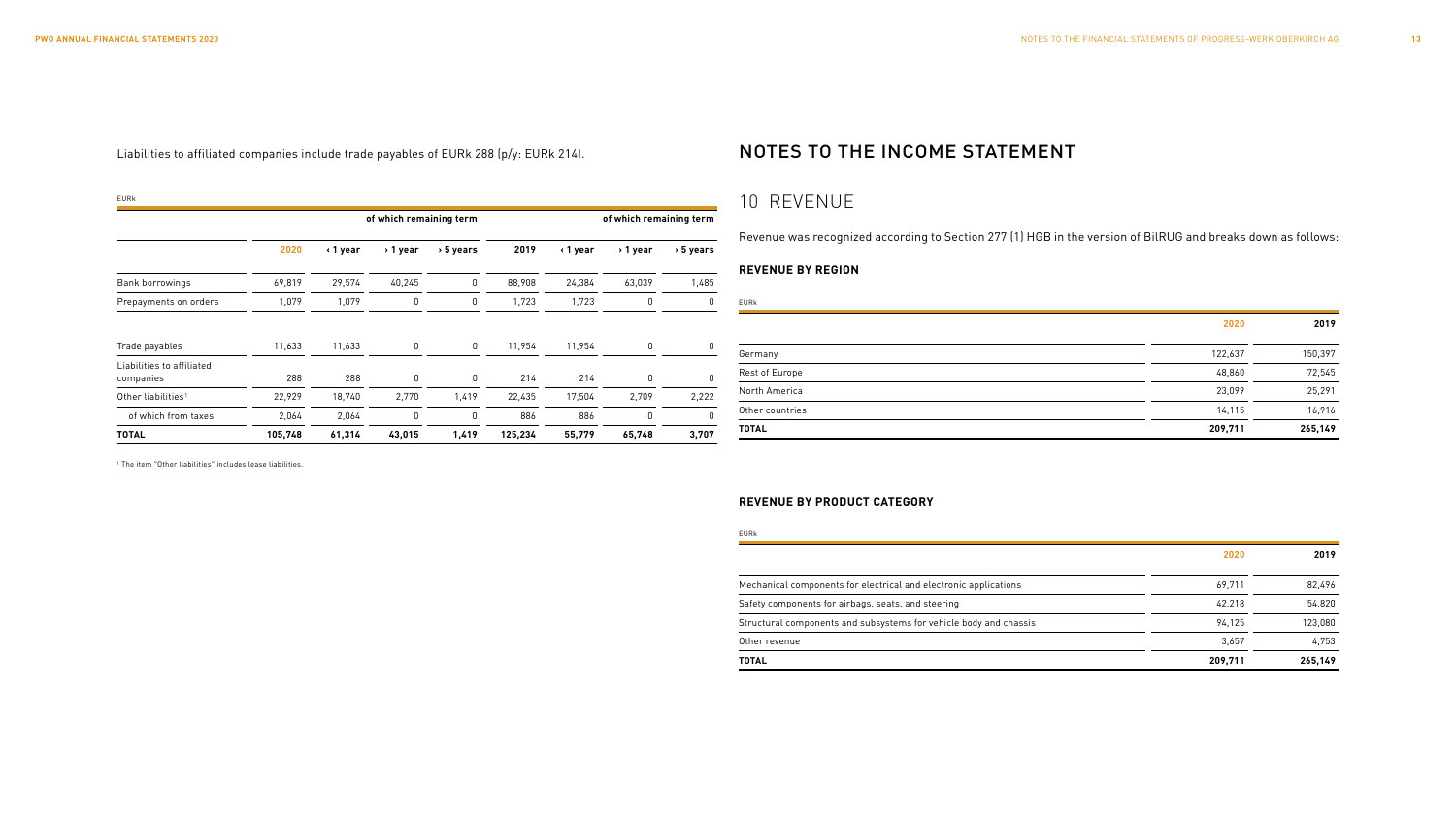### 11 OTHER OWN WORK CAPITALIZED

Other own work capitalized consists primarily of development costs and investments in machinery.

### 12 OTHER OPERATING INCOME

Other operating income contains primarily currency gains amounting to EURk 6,067 (p/y: EURk 3,242) and non-periodic income relating to the reversal of provisions and refunds for prior years of EURk 794 (p/y: EURk 1,561).

### 13 STAFF COSTS AND EMPLOYEES

#### **STAFF COSTS**

| <b>EURk</b>                               |        |        |
|-------------------------------------------|--------|--------|
|                                           | 2020   | 2019   |
| Wages and salaries                        | 59.814 | 72.195 |
| Social security and post-employment costs | 15.717 | 18,184 |
| of which post-employment costs            | 4.891  | 5,221  |
| <b>TOTAL</b>                              | 75,531 | 90,379 |

Staff costs decreased as a result of the government grants for social security contributions in the amount of EURk 2,799 related to the use of short-time work schedules in the 2020 fiscal year. The grants and the shorttime working allowance in the amount of EURk 3,461 were netted against staff costs.

#### **NUMBER OF EMPLOYEES BY DIVISION (YEAR AVERAGE)**

|                                           | 2020  | 2019  |
|-------------------------------------------|-------|-------|
| Development and sales                     | 134   | 137   |
| Production and materials                  | 720   | 747   |
| Tool center                               | 147   | 159   |
| Administration                            | 72    | 72    |
| <b>PERMANENT WORKFORCE</b>                | 1,073 | 1,115 |
| Temporary employees                       | 196   | 275   |
| <b>Trainees</b>                           | 116   | 132   |
| Non-active employees in phased retirement | 59    | 61    |
| <b>TOTAL WORKFORCE</b>                    | 1,444 | 1,583 |

### 14 OTHER OPERATING EXPENSES

Other operating expenses mainly comprise expenses for temporary employees of EURk 7,588 (p/y: EURk 11,920), currency translation expenses of EURk 7,609 (p/y: EURk 5,260), outgoing freight, rental and leasing fees, maintenance expenses, legal, auditing and consulting fees, and training and further development costs.

In the 2020 financial year, provisions for onerous contracts in connection with long-term supply obligations of EURk 3,938 (p/y: EURk 203) had to be recognized due to changes in the underlying conditions and cost structure.

The increase compared with the previous year is mainly due to changes in forward-looking estimates based on more comprehensive data. These estimates relate mainly to the subproject level and are calculated by comparing expected selling prices, taking into account future price changes, with production costs over the project periods. The effects are consolidated at the overall project level only in the case of meaningful evidence. The provision is expected to be utilized over the term of the projects concerned.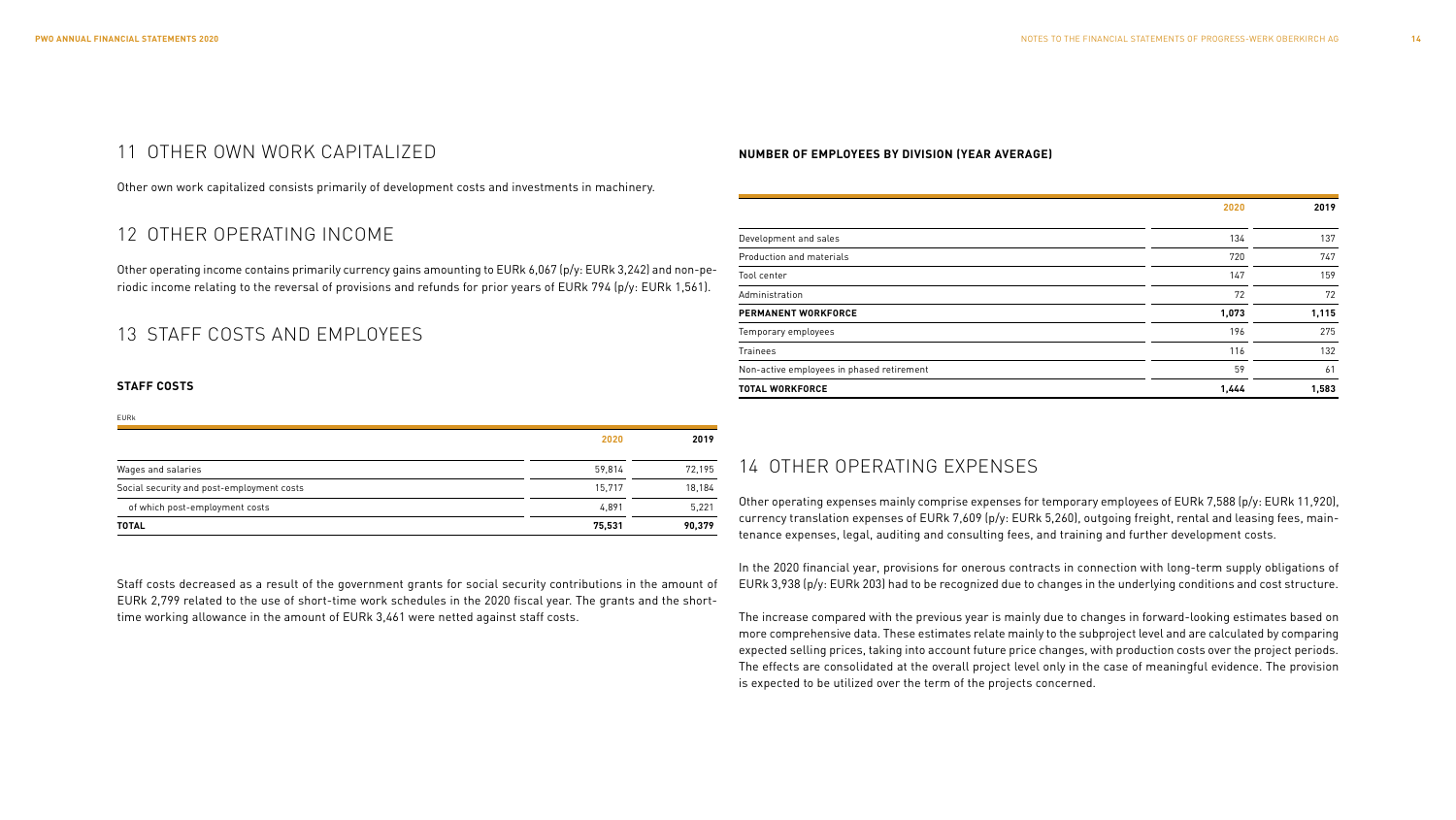In addition, this item includes non-periodic expenses in the amount of EURk 0 (2006: EURk 341) and extraordinary expenses in the reporting year for restructuring measures in the amount of EURk 18,418 and EURk 445 (2006: EURk 445) resulting from the application of Sections 66 and 67 (1) to (5) EGHGB (transitional provisions to BilMoG).

### 15 INCOME FROM INVESTMENTS

Income from investments in the prior year resulted from the dividend payment of PWO Czech Republic to Progress-Werk Oberkirch AG.

### 16 INCOME FROM LOANS OF FINANCIAL FIXED ASSETS

This position comprises income from loans of financial fixed assets to affiliated companies.

### 17 OTHER INTEREST AND SIMILAR INCOME

Other interest and similar income include EURk 1,712 (p/y: EURk 1,886) to affiliated companies.

### 18 INTEREST AND SIMILAR EXPENSES

This position also includes interest expenses of EURk 1,340 (p/y: EURk 1,435) related to discounting.

### 19 INCOME TAXES

Income taxes include deferred tax benefits in the amount of EURk 5,405 (p/y: EURk 1,645). This item includes extraordinary income from the recognition of deferred taxes in the amount of EURk 125 (p/y: EURk 125).

Income taxes in the reporting year also include non-periodic benefits of EURk 238 (p/y: EURk 1).

### ADDITIONAL INFORMATION

### 20 CONTINGENT LIABILITIES

Liabilities exist in the amount of EURk 17,134 (p/y: EURk 20,933) that are related to quarantees for borrowings by PWO Canada, PWO Czech Republic, PWO High-Tech Metal Components (Suzhou) and PWO de México. Furthermore, PWO AG issued a guarantee in the amount of USDk 2,500, limited until December 31, 2021, to a supplier for PWO de México. Based on the current financial position, net assets and results of operations as well as the forecasts of the subsidiaries, there is currently no identifiable risk of utilization.

### 21 OFF-BALANCE SHEET TRANSACTIONS

The Company continuously sells trade receivables to generate the liquid assets required to finance the operating business and facilitate better liquidity planning. The Company has transferred all of the material risks to the factor. As of December 31, 2020, receivables with a nominal amount of EURk 14,304 (p/y: EURk 16,173) had been sold.

### 22 RELATED PARTIES

Progress-Werk Oberkirch AG is the parent company of the PWO Group. The main shareholder of Progress-Werk Oberkirch AG is Consult Invest Beteiligungsberatungs-GmbH, Böblingen, whose majority shareholder is Dr. Klaus-Georg Hengstberger. In the reporting year, there were no business transactions between the Group and Consult Invest Beteiligungsberatungs-GmbH, Böblingen, or its related parties.

### 23 OTHER FINANCIAL OBLIGATIONS

As of December 31, 2019, other financial obligations, including purchase commitments, totaled EURk 9,958 (p/y: EURk 10,704).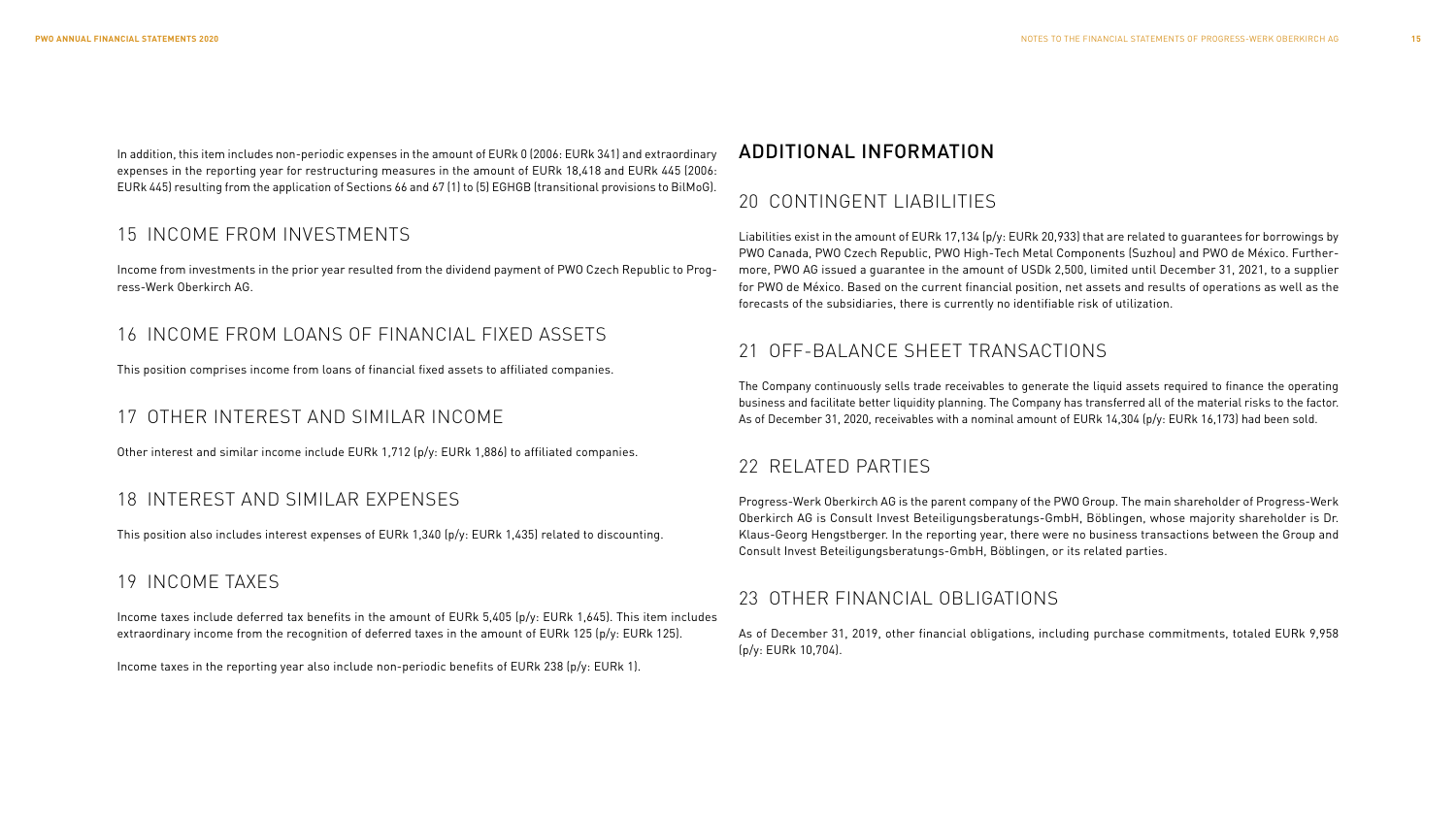The following table shows the maturities of other financial liabilities:

| <b>EURk</b>                                            |                         |         |          |             |          |                         |          |             |
|--------------------------------------------------------|-------------------------|---------|----------|-------------|----------|-------------------------|----------|-------------|
|                                                        | of which remaining term |         |          |             |          | of which remaining term |          |             |
|                                                        | 2021 ff.                | ∢1 year | > 1 year | $>$ 5 years | 2020 ff. | ∢1 year                 | > 1 year | $> 5$ years |
| Obligations arising from<br>lease and rental contracts | 5.768                   | 1,620   | 3.302    | 846         | 6.538    | 1.932                   | 3.492    | 1,114       |
| Order commitments from<br>investment orders            | 1.768                   | 1,768   | 0        | 0           | 1,425    | 1,425                   | 0        | 0           |
| Remaining other financial<br>obligations               | 2,422                   | 319     | 1.277    | 826         | 2.741    | 319                     | 1.277    | 1,145       |
| <b>TOTAL</b>                                           | 9.958                   | 3,707   | 4,579    | 1,672       | 10,704   | 3,676                   | 4,769    | 2,259       |

Lease agreements concluded to take advantage of the cash flow benefits related to the required investments contain the risks usually inherent in leasing transactions.

### 24 DERIVATIVE FINANCIAL INSTRUMENTS

Derivatives are used for hedging currency and interest rate risks and not for speculative purposes. This means that derivatives are purchased only in connection with the corresponding underlying transaction. The risk management and hedging strategies are defined by uniform treasury guidelines and other internal guidelines and are subject to continuous internal risk.

#### **CURRENCY RISKS**

Currency hedge contracts are employed for the hedging of currency risks that result from our operating activities. These currency hedge contracts are individually measured at their fair value as of the reporting date. In accordance with the general requirements, negative valuation results are recognized in profit and loss and lead to the recognition of a provision for contingent losses from pending transactions. A positive valuation result, on the other hand, is not recognized.

Valuation units were created for the following hedges of loans to affiliated companies using the gross hedge presentation method. The hedges mature in 2023.

| Underlying transaction / hedge instrument                      | Risk / type of<br>valuation unit | <b>Nominal volume</b> | Amount of risk hedged |
|----------------------------------------------------------------|----------------------------------|-----------------------|-----------------------|
| Receivables in foreign currency /<br>Currency hedge instrument | Currency risk /<br>micro hedge   | CADk 20.500           | $EURk - 7$            |
| Receivables in foreign currency /<br>Currency hedge instrument | Currency risk /<br>micro hedge   | CADk 49.885           | <b>EURk -418</b>      |

Accrued valuation units were created for currency hedge instruments that are employed for planned sales in foreign currency due to their reliable projectable quantities and the expected timing. The hedging contracts cover the defined portion of the expected risk and have a maturity up to 2023.

| Underlying transaction / hedge instrument | Risk / type of<br>valuation unit | <b>Nominal volume</b> | Amount of risk hedged |
|-------------------------------------------|----------------------------------|-----------------------|-----------------------|
| Planned receivables in foreign currency / | Currency risk /                  |                       |                       |
| Currency hedge instrument                 | micro hedge                      | <b>USDk 5.050</b>     | EURk -24              |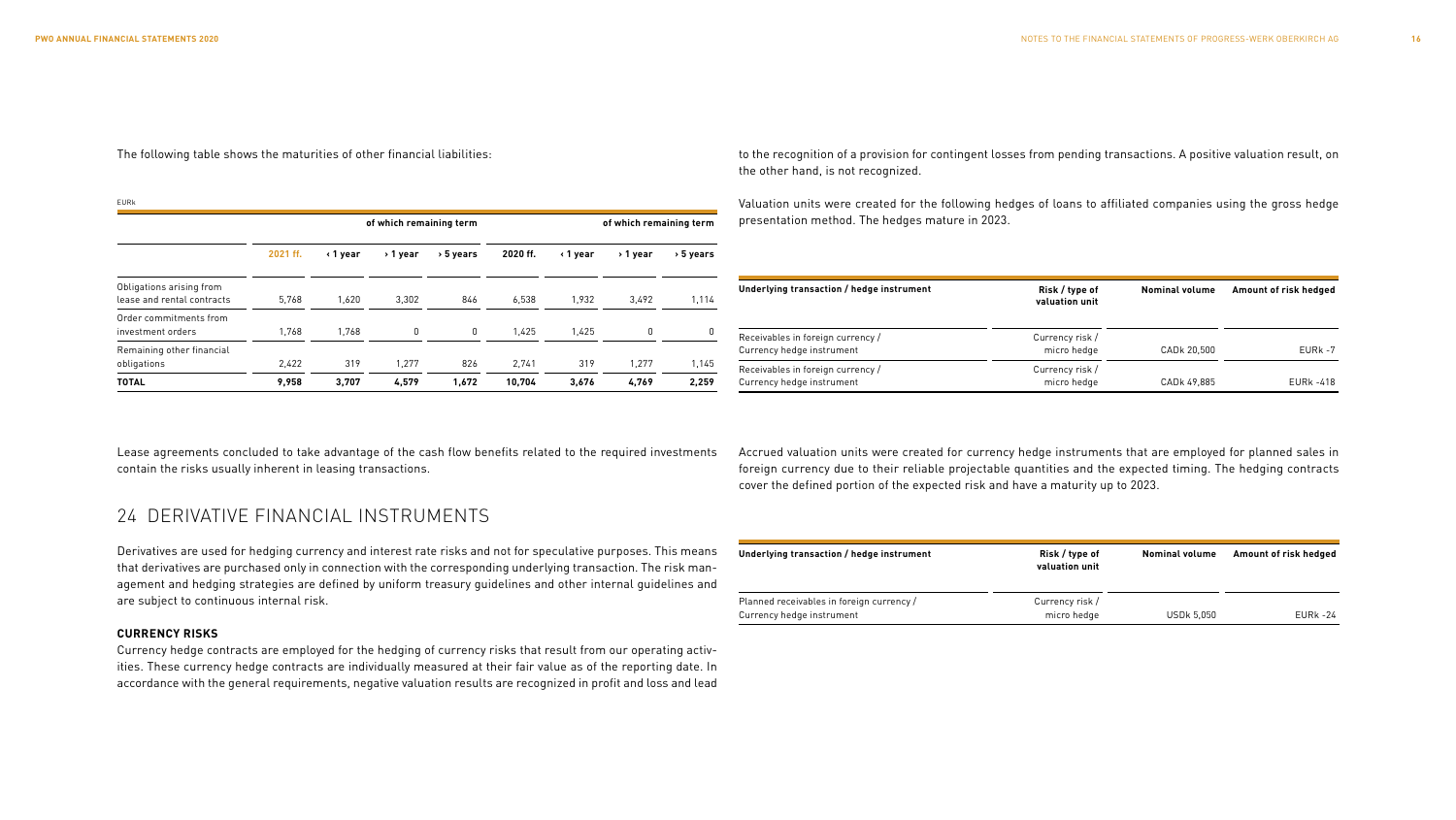We apply the critical terms match method to prospectively evaluate our foreign currency hedges. Because the currencies, maturities, planned transaction amounts and spot components of the currency hedge instrument are identical, opposing value changes are expected to fully offset one another.

Existing ineffectiveness is quantified retrospectively by applying the dollar offset method of the hypothetical derivative model.

The fair values of the derivative financial instruments reflect the estimated amount the Company would receive or pay to terminate the contracts as of the reporting date. For the calculation of the fair value, the fair value of foreign currency hedge instruments is determined based on discounted expected future cash flows over the respective remaining term of the contracts using the respective market interest rates and spot rates.

#### **INTEREST RATE RISKS**

Interest rate and currency swaps were concluded to economically hedge non-current foreign currency loans to affiliated companies. The derivatives are shown in the following table:

#### EURk

| <b>Balance sheet item</b>          | Hedging<br>instrument              | <b>Nominal</b><br>volume | <b>Term</b> | Market<br>value | Carrying<br>amount |
|------------------------------------|------------------------------------|--------------------------|-------------|-----------------|--------------------|
| Liabilities<br>(other liabilities) | Interest rate and<br>currency swap | 3.838                    | until 2023  | -65             | -65                |
| Assets<br>(other assets)           | Interest rate and<br>currency swap | 5.409                    | until 2024  | 342             | 0                  |

The fair value of interest rate derivative financial contracts is determined by discounting the expected future cash flows over the respective remaining term of the contracts using applicable market interest rates and futures. The embedded interest rate derivatives, which were previously accounted for separately, were derecognized as of the reporting date.

### 25 AMOUNTS RESTRICTED FROM DISTRIBUTION

The total amount restricted from distribution under Section 268 (8) HGB is EURk 22,058 (p/y: EURk 15,547). Amounts restricted from distribution relate to capitalized internally-generated intangible assets of EURk 3,792 (p/y: EURk 3,624), capitalized deferred tax assets of EURk 10,259 (p/y: EURk 4,728) and the difference according to Section 253 (6) HGB of EURk 7,601 (p/y: EURk 7,195).

### 26 RESEARCH AND DEVELOPMENT COSTS

Of the development-related costs of EURk 9,194 (p/y: EURk 7,872), a total of EURk 992 (p/y: EURk 1,209) were capitalized under intangible assets and EURk 38 under inventories.

### 27 AUDITOR'S FEE

The auditor's fee, which was recognized as an expense according to Section 285 (1) no. 17 HGB, consisted of the following:

| <b>EURk</b>              |      |      |
|--------------------------|------|------|
|                          | 2020 | 2019 |
| Audit                    | 227  | 204  |
| Other assurance services | 11   | 11   |
| Tax consultancy services | 18   | 150  |
| Other services           | U    | 56   |
| <b>TOTAL</b>             | 256  | 421  |

As in the previous year, the auditor's fee did not consist of any non-periodic expenses. Other assurance services include the fee for the EMIR audit and assurance services related to the syndicated loan. The fees for other services in the previous year consisted primarily of technical support in connection with regulatory requirements. No other assurance and valuation services were utilized.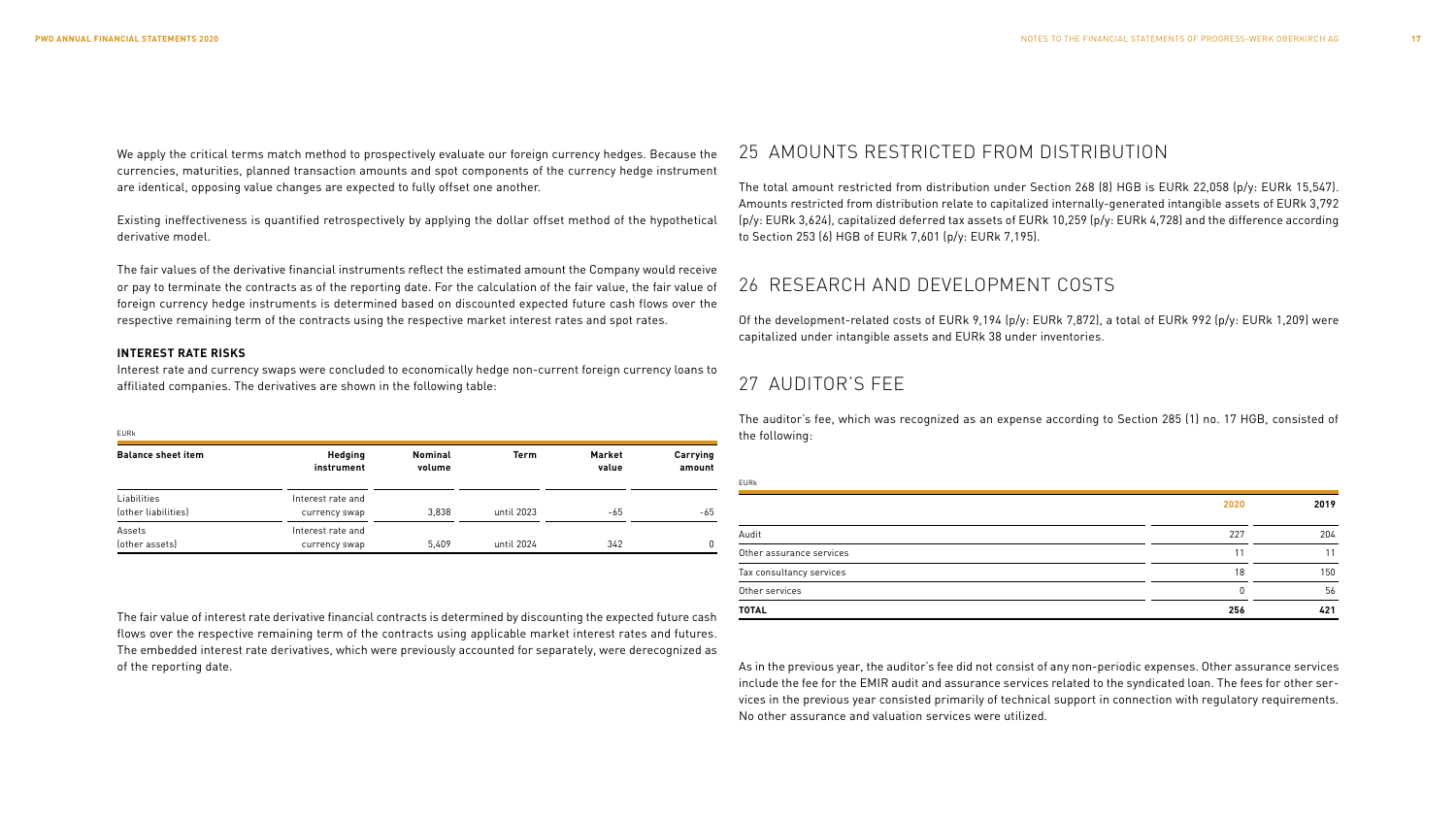There was a change in the auditor in the reporting year. The fees shown in the table relate to the new auditor, KPMG AG Wirtschaftsprüfungsgesellschaft; the figures for the previous year relate to the previous auditor, Ernst & Young GmbH Wirtschaftsprüfungsgesellschaft.

### 29 INVESTMENTS IN AFFILIATED COMPANIES

As of December 31, 2020, Progress-Werk Oberkirch AG had investments in the following companies:

### 28 TOTAL REMUNERATION OF THE EXECUTIVE BOARD AND SUPERVISORY BOARD

In the 2020 fiscal year, the total remuneration of the Executive Board amounted to EURk 1,240 (p/y: EURk 1,600); of this amount, EURk 624 (p/y: EURk 1,166) was attributable to the Executive Board members who had left the company during the reporting year. In connection with the mutually agreed termination of Dr. Volker Simon's service on the Executive Board on September 4, 2020, a severance payment of EURk 1,100 was agreed to which was due on the date of termination and granted in addition to the above total remuneration. The total remuneration includes performance-related components of EURk 343 (previous year: EURk 696), of which EURk 127 (p/y: EURk 511) relates to the former members of the Executive Board. The total remuneration of the Supervisory Board amounted to EURk 292 (p/y: EURk 294). No advances or loans were granted to members of governing bodies.

The combined group management report contains the remuneration report along with the individual remuneration of the Executive Board and Supervisory Board.

Pension payments to former members of the Executive Board of Progress-Werk Oberkirch AG and their surviving dependents amounted to EURk 239 (p/y: EURk 236). As of the reporting date, corresponding pension provisions under HGB amounted to EURk 3,719 (p/y: EURk 3,563). As of December 31, 2020, the transitional amount not yet recognized, as defined by the German Accounting Law Modernization Act (BilMoG), amounts to EURk 198.

| EURk                                                                          |                        |               |               |
|-------------------------------------------------------------------------------|------------------------|---------------|---------------|
|                                                                               | Interest<br>in capital | <b>Equity</b> | Net<br>income |
| PWO Canada Inc., Kitchener, Canada                                            | 100 %                  | 11.377        | -696          |
| PWO Czech Republic a.s., Valašské Meziříčí, Czechia                           | 100%                   | 34,138        | 3,007         |
| PWO Holding Co., Ltd., Hong Kong, China                                       | 100 %                  | $-1.144$      | $-5$          |
| PWO High-Tech Metal Components (Suzhou) Co., Ltd., Suzhou, China <sup>1</sup> | 100%                   | 15,634        | 5.298         |
| PWO de México S.A. de C.V., Puebla, Mexico <sup>2</sup>                       | 100 %                  | 458           | $-136$        |

1 Indirect holding through PWO Holding Co., Ltd., for a total of 100%.

2 Indirect holding through PWO Canada Inc. for a total of 0.15%.

The information on equity and net income/loss for the period is based on the IFRS figures of the subsidiaries.

### 30 CONSOLIDATED FINANCIAL STATEMENTS

The annual financial statements are included in the consolidated financial statements of Progress-Werk Oberkirch AG, Oberkirch, which represent the consolidated financial statements for the Company's smallest and largest scope of consolidation.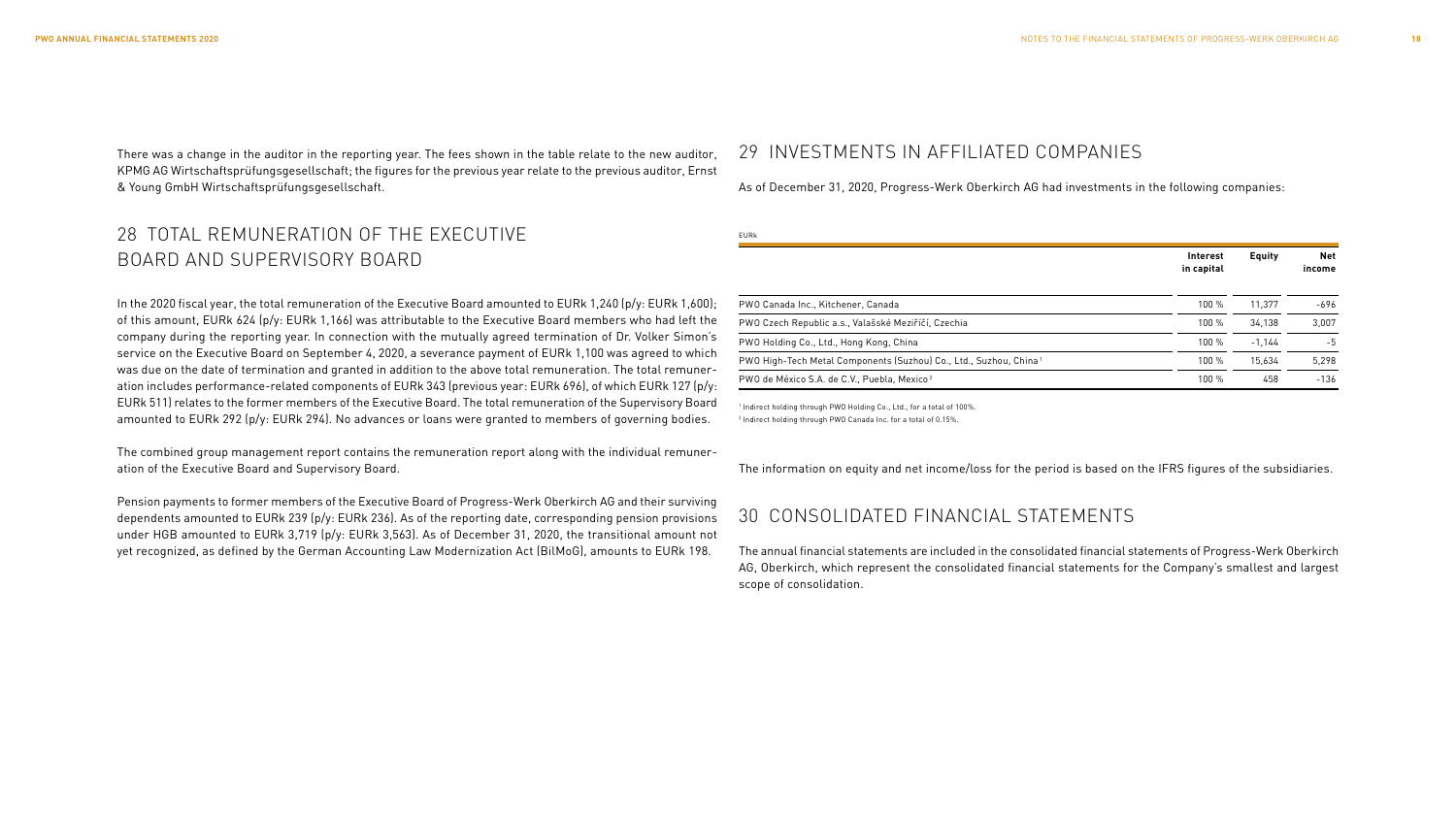### 31 DECLARATION OF CONFORMITY WITH THE GERMAN CORPORATE GOVERNANCE CODE

The Declaration of Conformity with the German Corporate Governance Code pursuant to Section 161 AktG issued by the Executive Board and Supervisory Board in December 2020 is permanently available to shareholders via the Company's website at www.progress-werk.de/en/corporate-governance.

### 32 SUBSEQUENT EVENTS

On February 16, 2021, PWO announced in an ad hoc release that it had expanded its financial scope with KfW financing. There are now additional funds of EUR 30 million from a KfW special program available, thereby increasing the free credit lines. This has created a financial framework which, on the one hand, allows the Group to consistently pursue its expansion and, on the other hand, to be able to appropriately counter the uncertainties associated with a possibly prolonged corona pandemic.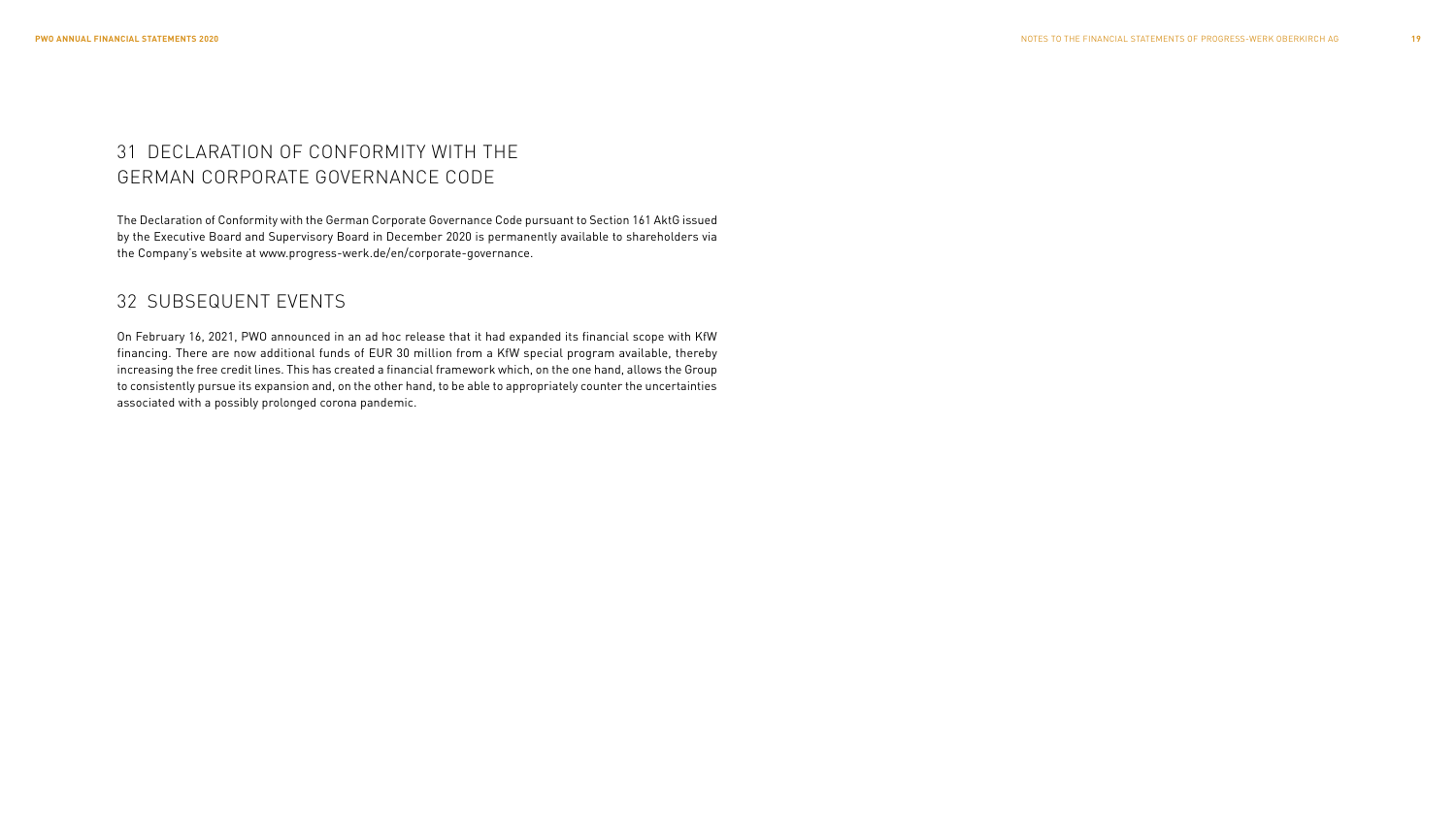### 33 COMPOSITION AND MANDATES OF THE SUPERVISORY BOARD AND EXECUTIVE BOARD

#### **SUPERVISORY BOARD**

**Karl M. Schmidhuber, Alzenau** | Chairman of the Supervisory Board Former Chief Executive Officer of Progress-Werk Oberkirch AG

Not a member of any other statutory supervisory boards in Germany and comparable domestic and foreign supervisory bodies of commercial enterprises

**Dr. Georg Hengstberger, Tübingen** | Deputy Chairman of the Supervisory Board Master's degree in mathematics, Managing Director of Consult Invest Beteiligungsberatungs-GmbH, Böblingen

Membership in other statutory supervisory boards in Germany and comparable domestic and foreign supervisory bodies of commercial enterprises

- Düker GmbH, Karlstadt | Chairman of the Supervisory Board and member of the Advisory Board - Düker Email Technologie GmbH, Laufach | Chairman of the Advisory Board

**Carsten Claus, Aidlingen** Former Chairman of the Management Board of Kreissparkasse Böblingen

Not a member of any other statutory supervisory boards in Germany and comparable domestic and foreign supervisory bodies of commercial enterprises

**Herbert König, Renchen** | Employee Representative Industrial Clerk and Chairman of the Works Council of Progress-Werk Oberkirch AG

Not a member of any other statutory supervisory boards in Germany and comparable domestic and foreign supervisory bodies of commercial enterprises

#### **Dr. Jochen Ruetz, Stuttgart**

Managing Director/CFO and member of the Administrative Board of GFT Technologies SE, Stuttgart

Membership in other statutory supervisory boards in Germany and comparable domestic and foreign supervisory bodies of commercial enterprises

- G. Elsinghorst Stahl und Technik GmbH, Bocholt | Member of the Supervisory Board

#### **Gerhard Schrempp, Renchen** | Employee Representative

Buying agent for stamping and forming tools and Member of the Works Council of Progress-Werk Oberkirch AG

Not a member of any other statutory supervisory boards in Germany and comparable domestic and foreign supervisory bodies of commercial enterprises

**Dieter Maier, Stuttgart** | Honorary Chairman of the Supervisory Board Former Member of the Executive Board of the Baden-Württembergische Bank AG, Stuttgart (Chairman of the Supervisory Board of Progress-Werk Oberkirch AG from 1989 until 2016)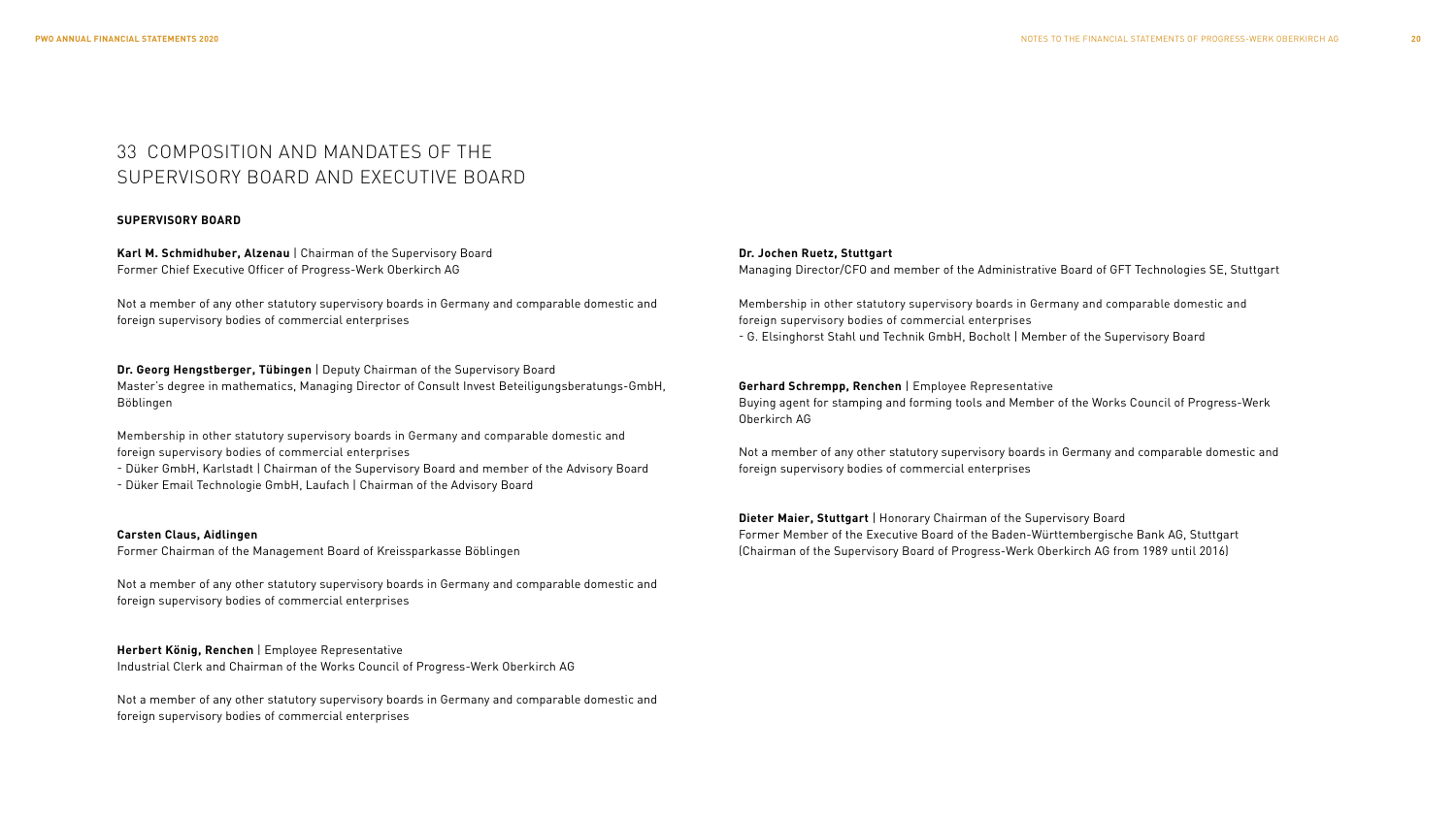#### **EXECUTIVE BOARD**

#### **Carlo Lazzarini, Bergisch-Gladbach** | CEO

(Member of the Executive Board as of September 1, 2020; CEO as of September 5, 2020)

Membership in other statutory supervisory boards in Germany and comparable domestic and foreign supervisory bodies of commercial enterprises

- PWO Canada Inc., Kitchener, Canada | Member of the Board of Directors (as of September 1, 2020)
- PWO Czech Republic a.s., Valašské Mezirˇícˇí, Czechia | Member of the Supervisory Board (as of September 1, 2020)
- PWO Holding Co., Ltd., Hong Kong, China | Director (as of September 15, 2020)
- PWO High-Tech Metal Components (Suzhou) Co., Ltd., Suzhou, China | Chairman of the Board of Directors (as of September 11, 2020)
- PWO de México S.A. de C.V., Puebla, Mexico | Chairman of the Board of Directors (as of September 1, 2020)

#### **Dr. Cornelia Ballwießer, Munich** | CFO

(Member of the Executive Board as of November 1, 2020; CFO as of January 1, 2021)

Membership in other statutory supervisory boards in Germany and comparable domestic and foreign supervisory bodies of commercial enterprises

- PWO Canada Inc., Kitchener, Canada | Member of the Board of Directors (as of January 1, 2021)
- PWO Czech Republic a.s., Valašské Mezirˇícˇí, Czechia | Chairman of the Supervisory Board (as of January 1, 2021)
- PWO Holding Co., Ltd., Hong Kong, China | Director (as of December 7, 2020)
- PWO High-Tech Metal Components (Suzhou) Co., Ltd., Suzhou, China | Member of the Board of Directors (as of January 14, 2021)
- PWO de México S.A. de C.V., Puebla, Mexico, Member of the Board of Directors (as of January 1, 2021)

#### **Bernd Bartmann, Schutterwald** | CFO (until December 31, 2020)

#### **Johannes Obrecht, Oberkirch** | COO

Not a member of any other statutory supervisory boards in Germany and comparable domestic and foreign supervisory bodies of commercial enterprises

#### **Dr. Volker Simon, Offenburg** | CEO

(until September 4, 2020)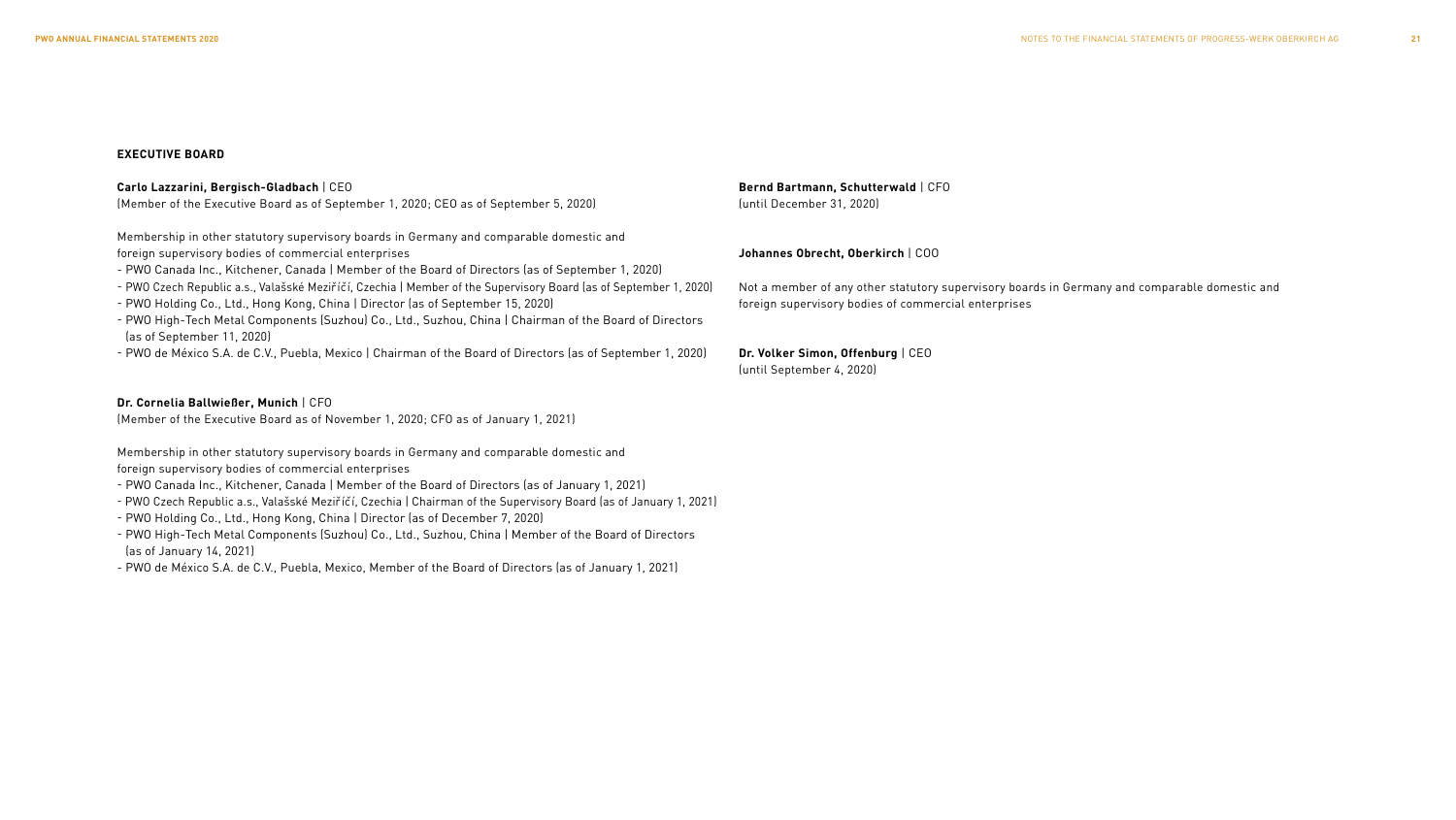### 34 PROPOSAL FOR THE APPROPRIATION OF RETAINED EARNINGS/LOSSES

As Progress-Werk Oberkirch AG's annual financial statements as of December 31, 2020 show an unappropriated retained loss for the 2020 fiscal year, which will be carried forward to the new fiscal year, no resolution on the appropriation of retained earnings/losses is to be passed by this year's Annual General Meeting. Consequently, the proposal for the appropriation of retained earnings/losses is not applicable.

Oberkirch, March 25, 2021

#### **Progress-Werk Oberkirch AG**

The Executive Board

Januarie

(CEO) (CFO) (COO)

Carlo Lazzarini Dr. Cornelia Ballwießer Johannes Obrecht

Steckto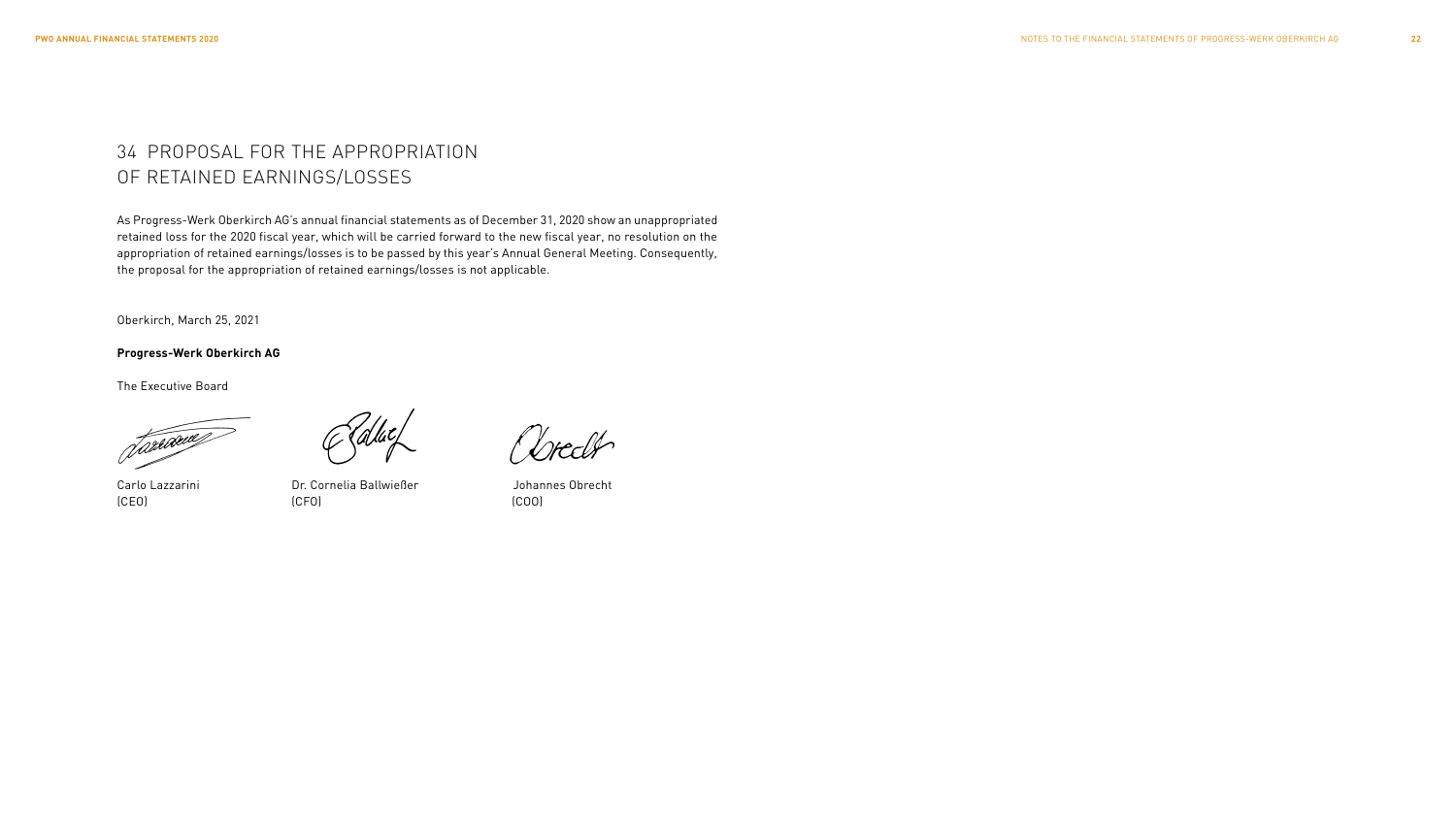## **INDEPENDENT AUDITOR'S REPORT**

To Progress-Werk Oberkirch Aktiengesellschaft

### REPORT ON THE AUDIT OF THE ANNUAL FINANCIAL STATEMENTS AND MANAGEMENT REPORT

#### AUDIT OPINION

We have audited the annual financial statements of Progress-Werk Oberkirch Aktiengesellschaft, Oberkirch, consisting of the balance sheet as of December 31, 2020, the income statement for the fiscal year from January 1 to December 31, 2020, and the notes to the annual financial statements, including the presentation of significant accounting and measurement policies. We have also audited the combined management report of Progress-Werk Oberkirch Aktiengesellschaft, Oberkirch, for the fiscal year from January 1 to December 31, 2020. In accordance with German legal requirements, we have not reviewed the content of the components of the combined management report referred to in the "Other information" section of our audit opinion.

#### In our opinion and based on our audit findings

- the accompanying annual financial statements comply, in all material respects, with the provisions of the German commercial law for corporations and give a true and fair view of the net assets and financial position of the Company as of December 31, 2020 and its results of operations for the fiscal year from January 1 to December 31, 2020, in accordance with the German principles of due and proper accounting; and
- the accompanying combined management report, as a whole, provides an accurate view of the Company's position. The combined management report is consistent with the annual financial statements in all material respects, complies with German statutory requirements and suitably presents the opportunities and risks of future development. Our audit opinion on the combined management report does not extend to the content of the components of the combined management report mentioned in the section "Other information."

Pursuant to Section 322 (3) sentence 1 HGB, we state that our audit has not led to any reservations with respect to the regularity of the annual financial statements and the combined management report.

### BASIS FOR AUDIT OPINION

We conducted our audit of the annual financial statements and combined management report in accordance with Section 317 HGB and the EU Audit Regulation (No. 537/2014; hereinafter referred to as "EU Audit Regulation") and the generally accepted standards for the audit of financial statements promulgated by the German Institute of Public Auditors (IDW). Our responsibilities under those regulations and guidelines are further described in the "Auditor's responsibilities for the audit of the annual financial statements and combined management report" section of our audit report. We are independent of the Company in accordance with the requirements of European Union law, German commercial law and the rules of professional conduct, and we have fulfilled our other ethical responsibilities under German professional law in accordance with these requirements. In addition, pursuant to Article 10 (2) (f) EU Audit Regulation, we hereby declare that we did not provide any of the prohibited non-audit services referred to in Article 5 (1) EU Audit Regulation. We believe that the audit evidence we obtained is sufficient and appropriate to provide a basis for our audit opinion on the annual financial statements and combined management report.

### KEY AUDIT MATTERS IN THE AUDIT OF THE ANNUAL FINANCIAL STATEMENTS

Key audit matters are those matters that, in our professional judgment, were of the most significance in our audit of the annual financial statements for the fiscal year from January 1 to December 31, 2020. These matters were addressed in the context of our audit of the annual financial statements as a whole, and in forming our opinion thereon; we do not provide a separate opinion on these matters.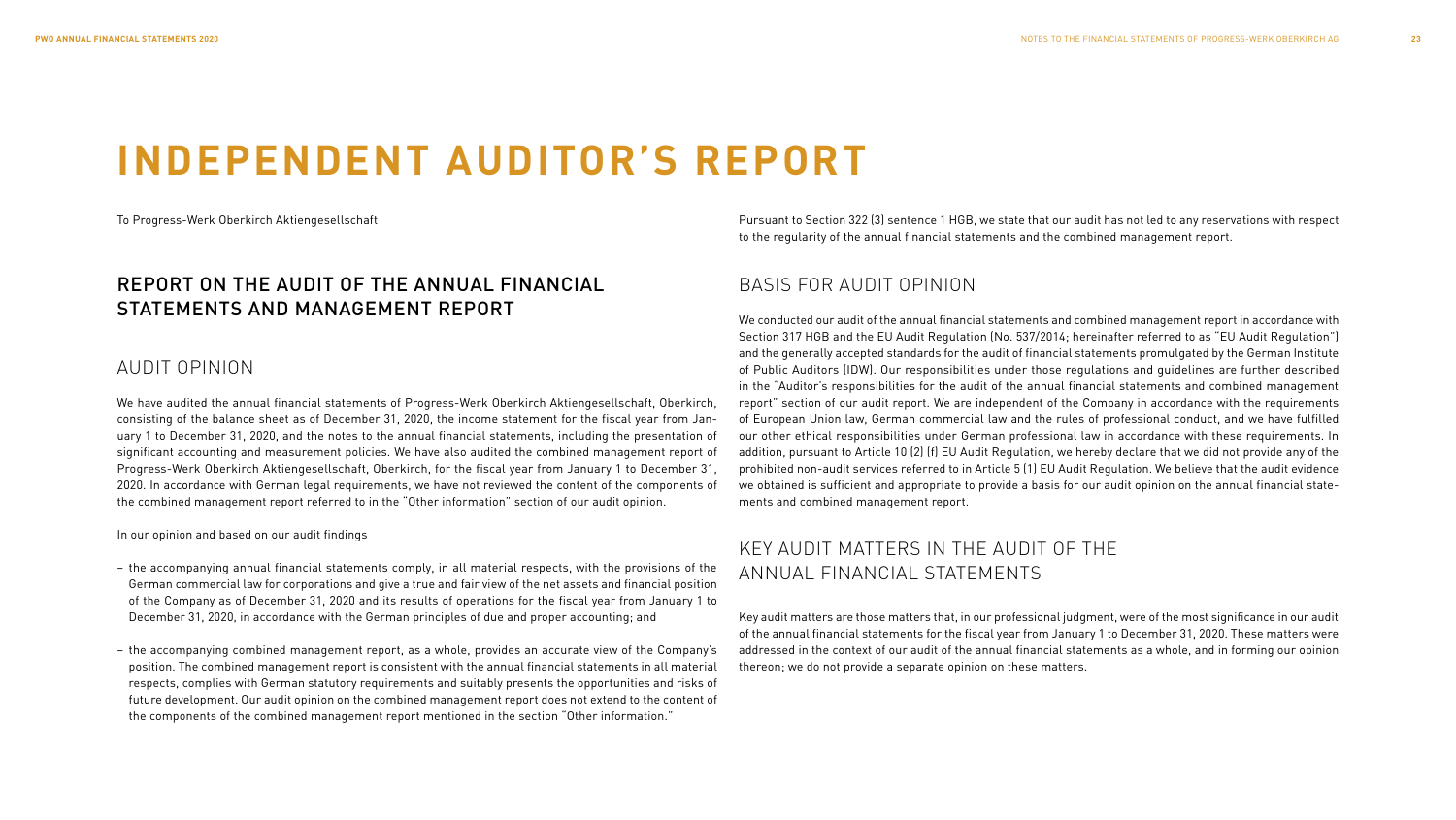#### **THE RECOVERABILITY OF FINANCIAL ASSETS AND RECEIVABLES FROM AFFILIATED COMPANIES**

For information on the accounting and valuation principles applied, please refer to Note 1. For information on the business development, please refer to the section "Report on Business Development of PWO AG" in the combined management report.

#### THE RISK TO THE FINANCIAL STATEMENTS

In the financial statements of Progress-Werk Oberkirch AG as of December 31, 2020, investments in affiliated companies amounting to EUR 37 million and loans to affiliated companies amounting to EUR 65.9 million are reported under financial assets. The share of financial assets to total assets amounts to 36.8% and thus has a significant influence on the Company's financial position. Receivables from affiliated companies amounted to EUR 39.5 million as of December 31, 2020.

Financial assets are carried at cost or, in the case of expected permanent impairment, at the lower fair value. Receivables from affiliated companies are carried at the lower of cost or fair value. The fair value for the total exposure is determined by the Company using the discounted earnings model. When measuring current receivables, the Company also assesses whether a temporary impairment exists.

The cash flows used for the discounted earnings model are based on individual investment forecasts for the next five years, which are extrapolated using assumptions about long-term growth rates. The respective discount rate is derived from the return on a risk-adequate alternative investment. If the fair value is lower than the carrying amount, the impairment of the financial assets is assessed using qualitative and quantitative criteria to determine whether the impairment is expected to be permanent.

The assessment of recoverability, including the calculation of fair value using the discounted earnings model, is complex and highly dependent on the Company's estimates and judgments with regard to the assumptions made. These include, among others, the estimation of future earnings trends and long-term growth rates, the determination of capitalization rates, and the assessment of the permanence of the impairment in order to assess the recoverability of the financial assets.

The economic market environment of the Company and its subsidiaries deteriorated significantly during the 2020 fiscal year. In addition to the COVID-19-related declines in sales of automobile manufacturers, falling purchase volumes, in particular, are having a negative impact on the future business and earnings prospects of the subsidiaries. The Company did not recognize any impairment losses on financial assets or receivables from affiliated companies in the 2020 fiscal year. The risk for the financial statements exists that the financial assets and the receivables from affiliated companies are not recoverable.

#### OUR AUDIT APPROACH

We first obtained an understanding of the Company's process for assessing the recoverability of the financial assets and receivables from affiliated companies held by the Company through explanations provided by the investment controlling department and an assessment of the documentation provided. In doing so, we considered the Company's approach to determining impairment and assessed whether there was any evidence of impairment not identified by the Company based on the information obtained in our audit.

Subsequently, with the involvement of our valuation specialists, we assessed the appropriateness of the key assumptions and the valuation method used for the business valuations performed by an independent expert engaged by the Company. To this end, we discussed the expected development of revenues and earnings and the assumed long-term growth rates with the persons responsible for the planning. We also performed reconciliations with other internally available forecasts and the budget prepared by the legal representatives and presented to the Supervisory Board. In addition, we assessed the consistency of the assumptions with external market estimates.

In addition, we examined the past forecasting performance of the companies by comparing the planning of earlier fiscal years of the investments with the actual results and analyzing deviations. We compared the assumptions and data underlying the capitalization rate, in particular the risk-free interest rate, the market risk premium and the beta factor, with our own assumptions and publicly available data, with the involvement of our valuation specialists.

In order to ensure the mathematical accuracy of the valuation method used, we have reconstructed the Company's calculations on the basis of elements selected on a risk-oriented basis.

In order to account for the existing forecast uncertainty, we have examined the effects of possible changes in the capitalization rate and expected results on the fair value by calculating alternative scenarios and comparing them with the Company's valuation results (sensitivity analysis).

#### OUR CONCLUSIONS

The calculation method used for the impairment test of financial assets and receivables from affiliated companies is appropriate and in line with the applicable valuation principles. The Company's assumptions and data underlying the valuation are appropriate.

#### **RECOGNITION AND MEASUREMENT OF RESTRUCTURING PROVISIONS**

For information on the accounting methods applied, please refer to Note 1.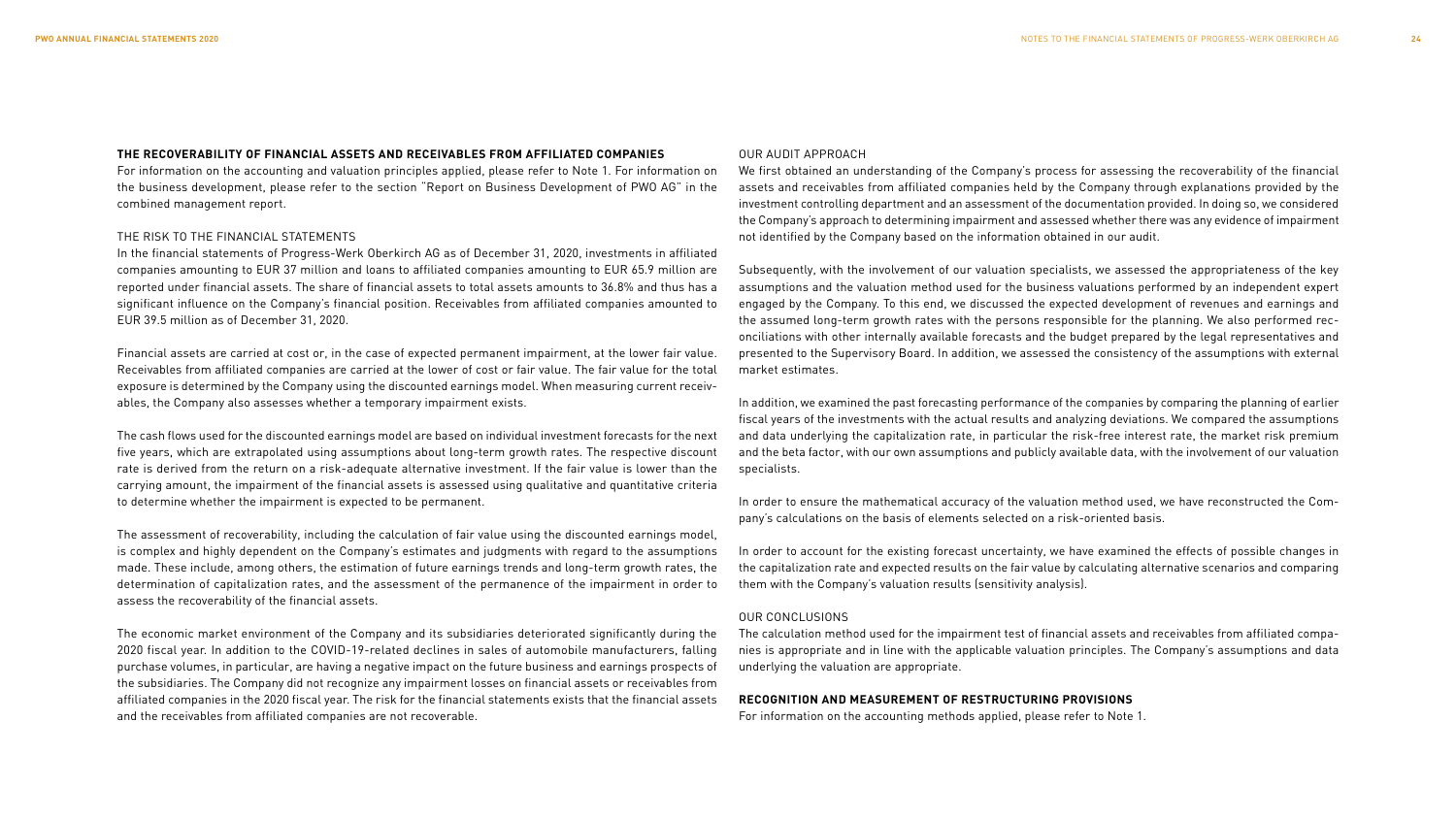#### THE RISK TO THE FINANCIAL STATEMENTS

As of December 31, 2020, a restructuring provision of EUR 8.0 million was recognized in the financial statements of Progress-Werk Oberkirch AG.

Provisions must be recognized for restructuring measures if the recognition criteria are met. The measurement of the restructuring provisions, which are significant in terms of amount, depends to a large extent on the estimates and assumptions made by the Company's legal representatives, in particular with regard to the form of the social plans, the severance amounts and the release of employees.

The risks for the annual financial statements are that the requirements for the recognition of restructuring provisions are not met or that the provisions are measured incorrectly.

#### OUR AUDIT APPROACH

As part of our audit, we first assessed whether the recognition criteria were met as of December 31, 2020. In this regard, we assessed in particular whether the creation of an external obligation as of the reporting date was legally established by the necessary resolution of the responsible bodies or whether its future legal establishment was sufficiently probable.

We then obtained an explanation from the legal representatives of the assumptions on which the measurement of the restructuring provisions was based. We assessed the consistency of the assumptions with the detailed formal restructuring plans. We also compared the assumptions to restructuring measures implemented in the past and critically assessed them.

To ensure mathematical accuracy, we have reconstructed the Company's calculations on the basis of elements selected on a risk-oriented basis.

#### OUR CONCLUSIONS

The recognition of the provision and the assumptions used by the legal representatives for measurement are appropriate.

#### **CORRECT TIMING OF RECOGNITION OF CUSTOMER-SPECIFIC TOOL REVENUES**

For information on the accounting methods applied, please refer to Note 1.

#### THE RISK TO THE FINANCIAL STATEMENTS

The annual financial statements of Progress-Werk Oberkirch AG for the 2020 fiscal year show revenue of EUR 209.7 million, including revenue from the development and manufacture of customer-specific tools in the amount of EUR 13.4 million.

Revenue from customer-specific tools is recognized upon acceptance of the tool by the customer or upon delivery of the series as a component of the price of the parts. The contractual constellations for the tools vary widely as is customary in the industry and, when invoiced after acceptance by the customer or delivery of the prototypes, result in revenue recognition that has to be assessed individually and recognized manually. There is a risk for the annual financial statements that the customer-specific tool revenues in the past fiscal year are too high and thus not recognized in the correct period.

#### OUR AUDIT APPROACH

To test the correct timing of the revenue recognition of customer-specific tool revenue, we assessed the design, establishment, and effectiveness of internal controls related to purchase order pricing, acceptance of service, and invoicing.

In addition, we assessed the correct timing of the recognition of customer-specific tool revenue by reconciling the invoices with the purchase orders or contracts and the acceptance protocols or delivery notes of the prototype deliveries. This was based on selected tool revenue recorded in the last quarter of 2020 using a mathematical-statistical method.

#### OUR CONCLUSIONS

The Company's approach to accruing customer-specific tool revenue is appropriate.

### OTHER INFORMATION

The legal representatives and the Supervisory Board are responsible for the other information. Other information comprises the following components of the combined management report that have not been audited for content:

- the combined separate non-financial report, to which reference is made in the combined management report, and
- the combined statement on corporate governance, to which reference is made in the combined management report.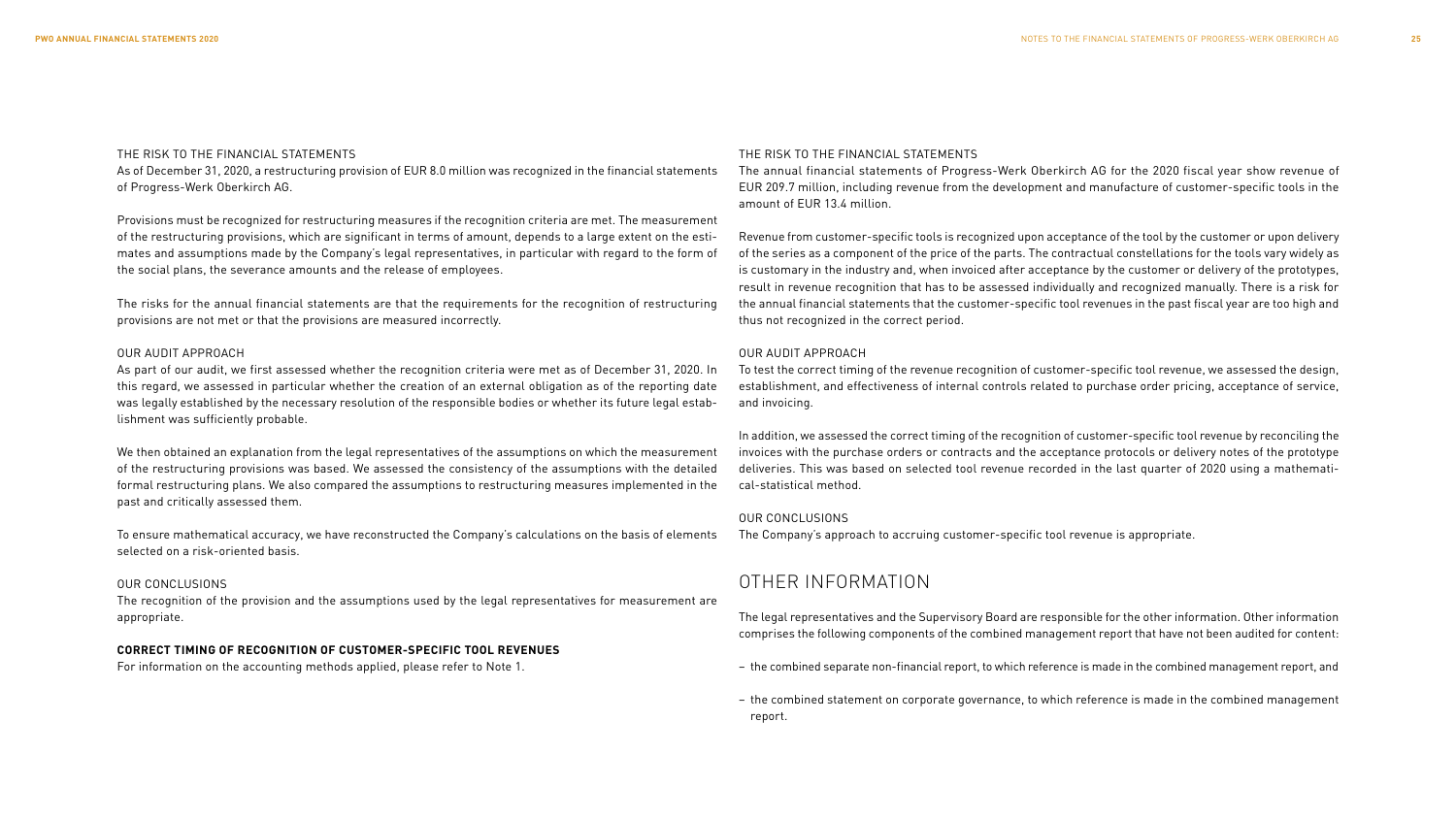Other information additionally includes the other remaining parts of the annual report.

Other information does not include the annual financial statements, the management report disclosures audited for content, or our audit opinion thereon.

Our audit opinion of the annual financial statements and the combined management report does not include the other information and, therefore, we do not express an audit opinion or any other form or audit conclusion on these sections.

As part of our audit, we are responsible for reading and assessing whether the other information

- is materially inconsistent with the annual financial statements, the management report disclosures audited for content, and our knowledge obtained during the audit,
- or otherwise appears to be materially misstated.

### RESPONSIBILITIES OF THE LEGAL REPRESENTATIVES AND THE SUPERVISORY BOARD FOR THE ANNUAL FINANCIAL STATEMENTS AND THE COMBINED MANAGEMENT REPORT

The legal representatives are responsible for the preparation of the annual financial statements, which comply with the provisions of the German commercial law for corporations in all material respects, and that the annual financial statements give a true and fair view of the net assets, financial positions and results of operations of the Company in accordance with the German principles of due and proper accounting. Furthermore, the legal representatives are responsible for such internal control as they determine necessary in accordance with the German principles of due and proper accounting to enable the preparation of annual financial statements that are free from material misstatement, whether due to fraud or error.

In preparing the annual financial statements, the legal representatives are responsible for assessing the Company's ability to continue as a going concern. The legal representatives are also responsible for disclosing, as applicable, matters related to going concern. In addition, the legal representatives are responsible for ensuring that accounting is performed on a going concern basis unless actual and legal circumstances prevent them from doing so.

The legal representatives are also responsible for preparing the combined management report, which, as a whole, provides an accurate view of the Company's position and is consistent in all material respects with the annual financial statements, complies with German statutory requirements and suitably presents the opportunities and risks of future development. Furthermore, the legal representatives are responsible for such arrangements and measures (systems) as they deem necessary to enable the preparation of a combined management report in compliance with the applicable requirements of German commercial law and to provide sufficient and appropriate evidence for the statements made in the combined management report.

The Supervisory Board is responsible for monitoring the Company's financial reporting process used in preparing the annual financial statements and the combined management report.

### AUDITOR'S RESPONSIBILITIES FOR THE AUDIT OF THE ANNUAL FINANCIAL STATEMENTS AND THE COMBINED MANAGEMENT REPORT

Our objectives are to obtain reasonable assurance about whether the annual financial statements, as a whole, are free from material misstatements due to either fraud or error; whether the combined management report, as a whole, provides an accurate view of the Company's position and is consistent in all material respects with the annual financial statements and our audit findings and complies with German statutory requirements; suitably presents the opportunities and risks of future development, and finally, to issue an auditor's report that includes our opinion of the annual financial statements and the combined management report.

Reasonable assurance is a high level of assurance but is not a guarantee that an audit conducted in accordance with Section 317 HGB and the EU Audit Regulation and in compliance with the German generally accepted standards for the audit of financial statements promulgated by the German Institute of Public Auditors (IDW) will always detect a material misstatement. Misstatements can arise from fraud or error and are considered material if individually or together could reasonably be expected to influence the economic decisions of users taken on the basis of these annual financial statements and this combined management report.

As part of our audit, we exercise professional judgment and maintain a critical stance throughout the audit. We also

– identify and assess the risk of material misstatements in the annual financial statements and the combined management report from either fraud or error, design and perform audit procedures responsive to those risks,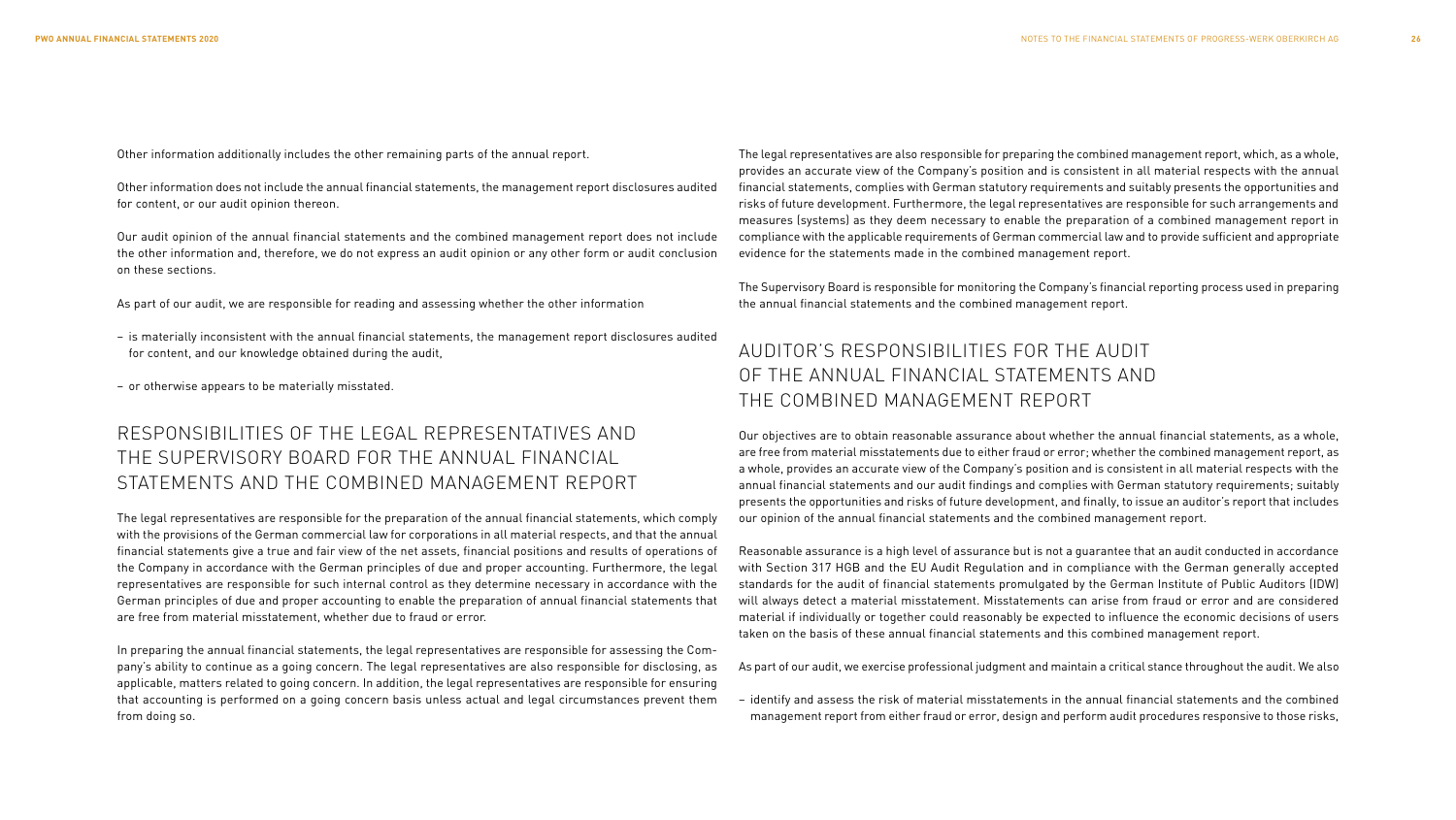and obtain audit evidence that is sufficient and appropriate to provide a basis for our opinion. The risk of not detecting a material misstatement resulting from fraud is higher than for one resulting from error, as fraud may involve collusion, forgery, intentional omissions, misrepresentations or the overriding of internal controls;

- obtain an understanding of internal controls relevant to the audit of the annual financial statements and the arrangements and measures relevant to the audit of the combined management report, to design audit procedures that are appropriate for the circumstances but not to express an opinion on the effectiveness of these systems of the Company;
- evaluate the appropriateness of the accounting policies used, as well as the feasibility of accounting estimates and related disclosures made by the legal representatives;
- make a conclusion as to the appropriateness of the legal representatives' use of the going concern basis of accounting and, based on the audit evidence obtained, whether a material uncertainty exists related to events or conditions that may cast significant doubt on the Company's ability to continue as a going concern. If we conclude that a material uncertainty exists, we are required to draw attention to this fact in our auditor's report to the related disclosures in the annual financial statements and combined management report or, if such disclosures are inadequate, to modify our particular opinion. Our conclusions are based on the audit evidence obtained up to the date of our auditor's report. However, future events or conditions may cause the Company to cease to continue as a going concern;
- evaluate the overall presentation, structure and content of the annual financial statements, including the disclosures, and whether the annual financial statements represent the underlying transactions and events in a manner that gives a true and fair view of the Company's net assets, financial position, and results of operations in accordance with the German principles of due and proper accounting;
- evaluate the consistency of the combined management report with the annual financial statements, its legal compliance and the presentation of the Company's position;
- perform audit procedures on the prospective information presented by the legal representatives in the combined management report. Based on sufficient and appropriate audit evidence, we hereby, in particular, trace the significant assumptions used by the legal representatives as a basis for the prospective information and assess the appropriate derivation of the prospective information from these assumptions. We are not issuing a separate audit opinion on the prospective information or the underlying assumptions. There is a significant, unavoidable risk that future events will deviate significantly from the prospective information.

We communicate with those charged with governance regarding, among other matters, the planned scope and timing of the audit and significant audit findings, including any significant deficiencies in internal control that we identify during our audit.

We also provide those charged with governance with a statement that we have complied with relevant ethical requirements regarding independence and communicate with them all relationships or other matters that may reasonably be thought to have a bearing on our independence or any related safeguards.

From the matters communicated with those charged with governance, we determine those matters that were of most significance during the audit of the annual financial statements of the current period and, therefore, represent the key audit matters. We describe these matters in our auditor's report unless laws or other legal provisions preclude public disclosures on the matter.

### OTHER LEGAL AND REGULATORY REQUIREMENTS

#### **REPORT ON THE AUDIT OF THE ELECTRONIC REPRODUCTION OF THE ANNUAL FINANCIAL STATEMENTS AND THE COMBINED MANAGEMENT REPORT PREPARED FOR THE PURPOSE OF DISCLOSURE IN ACCOR-DANCE WITH SECTION 317 (3B) HGB**

In accordance with Section 317 (3b) of the German Commercial Code (HGB), we have performed a reasonable assurance audit to determine whether the data contained in the attached file "20210323\_progresswerk\_187788\_Einzelabschluss. zip" (SHA256 hash value: 9fda3bf44640669901ff- b03b43b554d9b32b6bf43c7aaf825b3557c1d229392d), which is available in the protected client portal for the issuer, and which have been prepared for the purpose of disclosure of the annual financial statements and the combined management report (hereinafter also referred to as "ESEF documents") comply with the requirements of Section 328 (1) HGB regarding the electronic reporting format ("ESEF format") in all material respects. In accordance with German legal requirements, this audit extends only to the conversion of the information in the annual financial statements and the combined management report into the ESEF format and therefore neither to the information contained in these reproductions nor to any other information contained in the aforementioned file.

In our opinion, the reproductions of the financial statements and the combined management report contained in the attached file referred to above and prepared for disclosure purposes comply, in all material respects, with the electronic reporting format requirements of Section 328 (1) HGB. We do not express any opinion on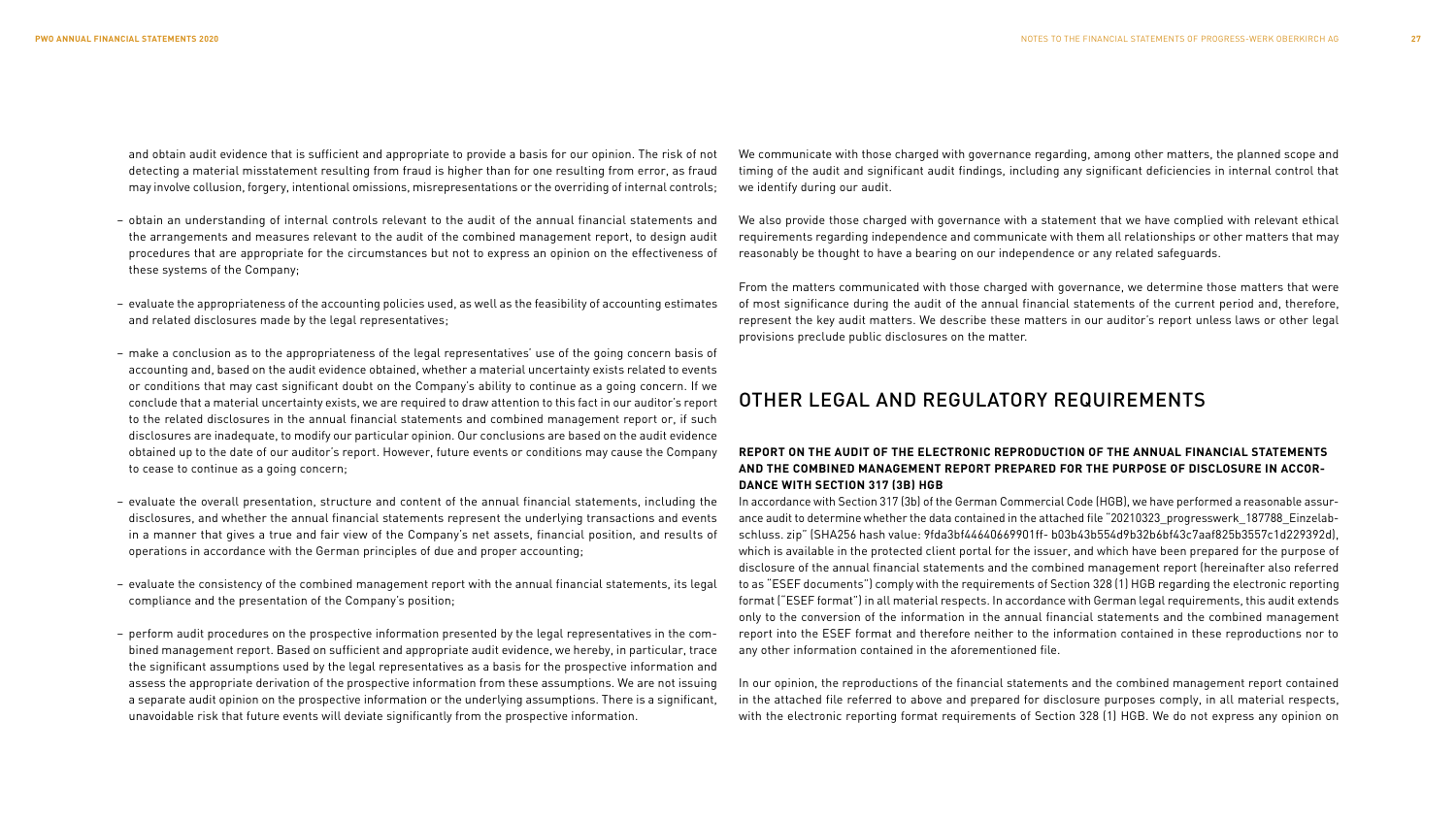the information contained in these reproductions or on the other information contained in the abovementioned file other than this opinion and our audit opinions on the accompanying annual financial statements and the accompanying combined management report for the fiscal year from January 1 to December 31, 2020 contained in the preceding "Report on the Audit of the Annual Financial Statements and Combined Management Report."

We conducted our audit of the reproductions of the annual financial statements and the combined management report contained in the abovementioned attached file in accordance with Section 317 (3b) HGB and in compliance with the draft IDW Auditing Standard: Audit of Electronic Reproductions of Financial Statements and Combined Management Reports Prepared for Disclosure Purposes in Accordance with Section 317 (3b) HGB (IDW EPS 410). Our responsibility thereunder is further described below. Our auditing firm has applied the quality assurance system requirements of the IDW Quality Assurance Standard: Requirements for Quality Assurance in the Auditing Practice (IDW QS 1).

The Company's legal representatives are responsible for the preparation of the ESEF documents containing the electronic reproductions of the annual financial statements and the combined management report in accordance with Section 328 (1) sentence 4 no. 1 HGB.

Furthermore, the Company's legal representatives are responsible for the internal controls that they determine are necessary to enable the preparation of the ESEF documents that are free from material – intentional or unintentional – non-compliance with the requirements of Section 328 (1) HGB regarding the electronic reporting format.

The Company's legal representatives are also responsible for submitting the ESEF documents together with the auditor's report and the accompanying audited annual financial statements and audited combined management report as well as other disclosable documents to the operator of the Federal Gazette.

The Supervisory Board is responsible for overseeing the preparation of the ESEF documents as part of the financial reporting process.

Our objective is to obtain reasonable assurance about whether the ESEF documents are free from material – intentional or unintentional – non-compliance with the requirements of Section 328 (1) HGB. During the audit, we exercise professional judgment and maintain a critical attitude. Our additional objectives are to

- identify and assess the risks of material intentional or unintentional non-compliance with the requirements of Section 328 (1) HGB, design and perform audit procedures responsive to those risks, and obtain audit evidence that is sufficient and appropriate to provide a basis for our audit opinion.
- gain an understanding of internal control relevant to the audit of the ESEF documents in order to design audit procedures that are appropriate in the circumstances, but not for the purpose of expressing an opinion on the effectiveness of those controls.
- evaluate the technical validity of the ESEF documentation, i.e., whether the file containing the ESEF documentation complies with the technical specification requirements for that file as set out in Delegated Regulation (EU) 2019/815, as applicable at the reporting date.
- assess whether the ESEF documents allow for a consistent XHTML reproduction of the audited annual financial statements and the audited combined management report.

### OTHER DISCLOSURES PURSUANT TO ARTICLE 10 OF THE FU AUDIT REGULATION

We were appointed as auditors at the Annual General Meeting held on July 28, 2020 and commissioned by the Supervisory Board on September 22, 2020. We have been engaged as auditors of Progress-Werk Oberkirch Aktiengesellschaft, since the 2020 fiscal year.

We declare that the audit opinion in this auditor's report is consistent with the additional report to the Audit Committee referred to in Article 11 of the EU Audit Regulation (audit report).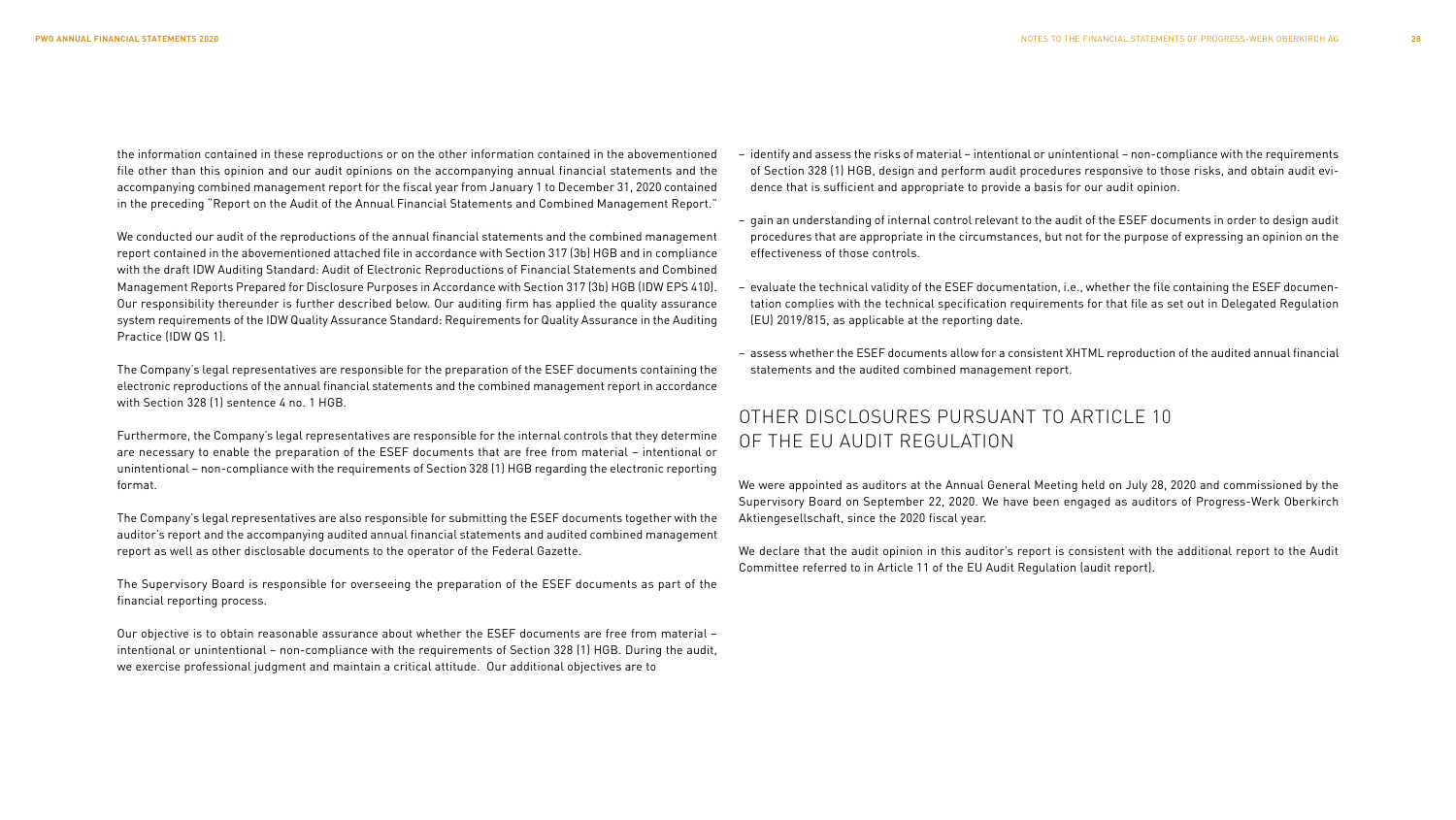### RESPONSIBLE AUDITOR

The auditor responsible for the engagement is Mathias Laubert.

Stuttgart, March 25, 2021

KPMG AG Wirtschaftsprüfungsgesellschaft

Laubert Herr Auditor Auditor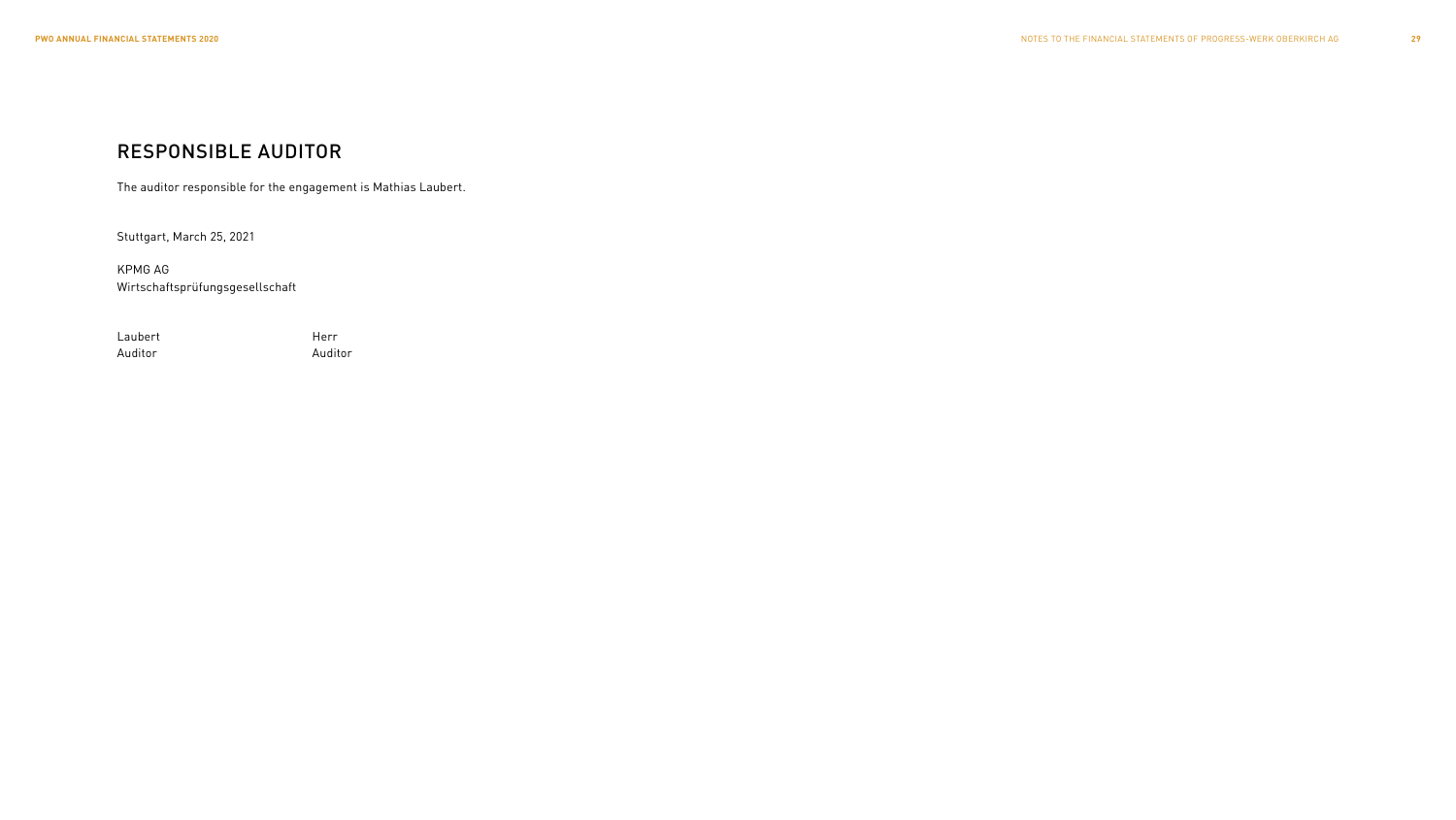## **RESPONSIBILITY STATEMENT**

"We declare to the best of our knowledge, and in accordance with the applicable accounting standards, the annual financial statements provide a true and fair view of the Company's net assets, financial position and results of operations, and the management report of Progress-Werk Oberkirch Aktiengesellschaft, which is combined with the Group management report, presents the Company's business performance, including the financial performance and the financial position, in a manner that gives a true and fair view and describes the principal opportunities and risks of the Company's anticipated development."

Oberkirch, March 25, 2021

The Executive Board

Januarie

Carlo Lazzarini Dr. Cornelia Ballwießer Johannes Obrecht (CEO) (CFO) (COO)

Vreder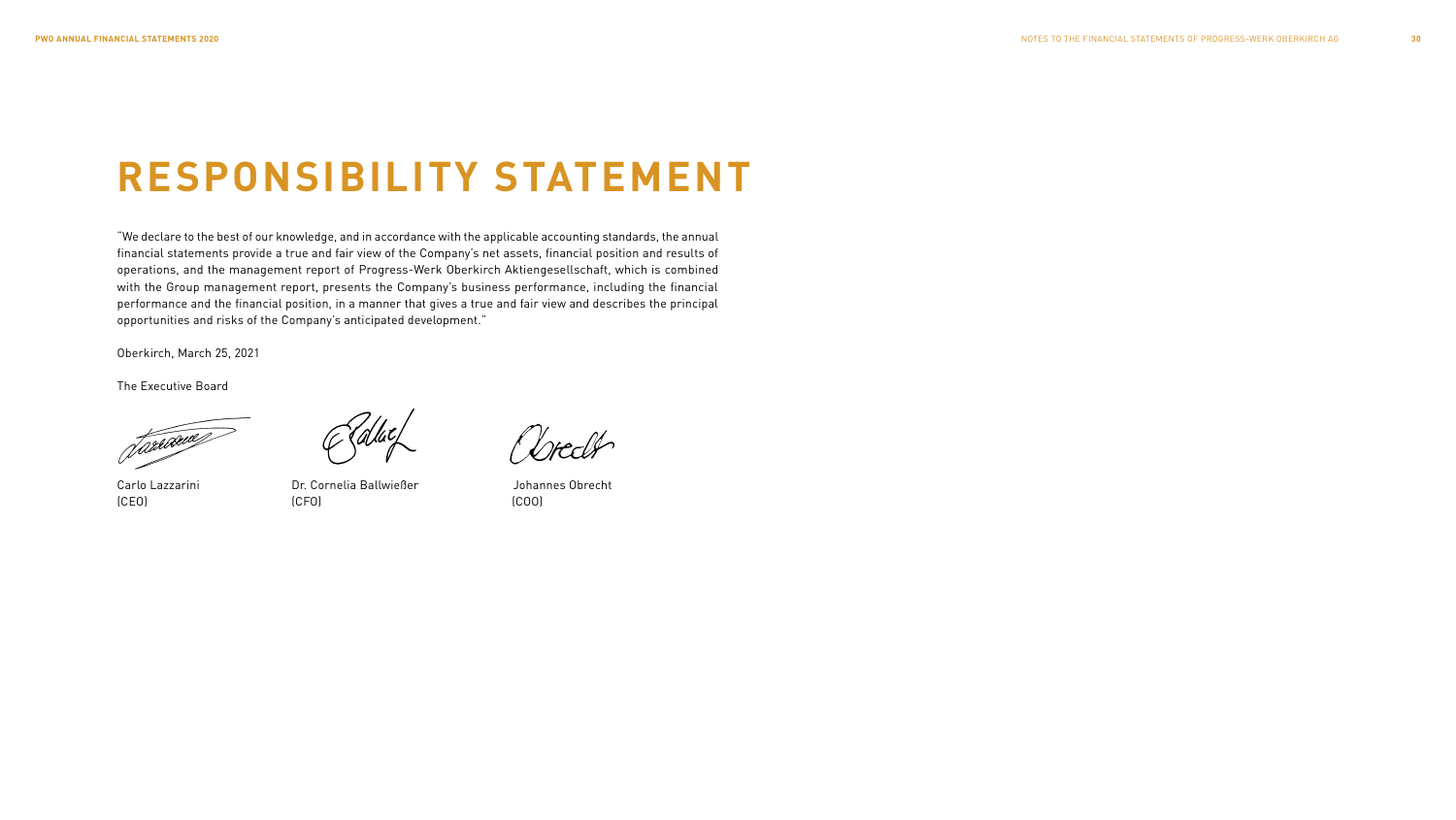## IMPRINT

#### **INVESTOR RELATIONS CONTACTS**

DR. CORNELIA BALLWIEßER CFO

Investor Relations & Corporate Communications

Telephone: + 49 7802 84-844 ir@progress-werk.de

Telephone: + 49 7802 84-844 ir@progress-werk.de

CHARLOTTE FRENZEL

Figures in this annual report are typically presented in EURk. Differences in the individual figures versus the actual amounts may emerge due to rounding. Such differences are not of a significant nature. For reasons of better readability, gender-neutral as well as gender-specific forms are used. Hereby all genders are expressly meant.